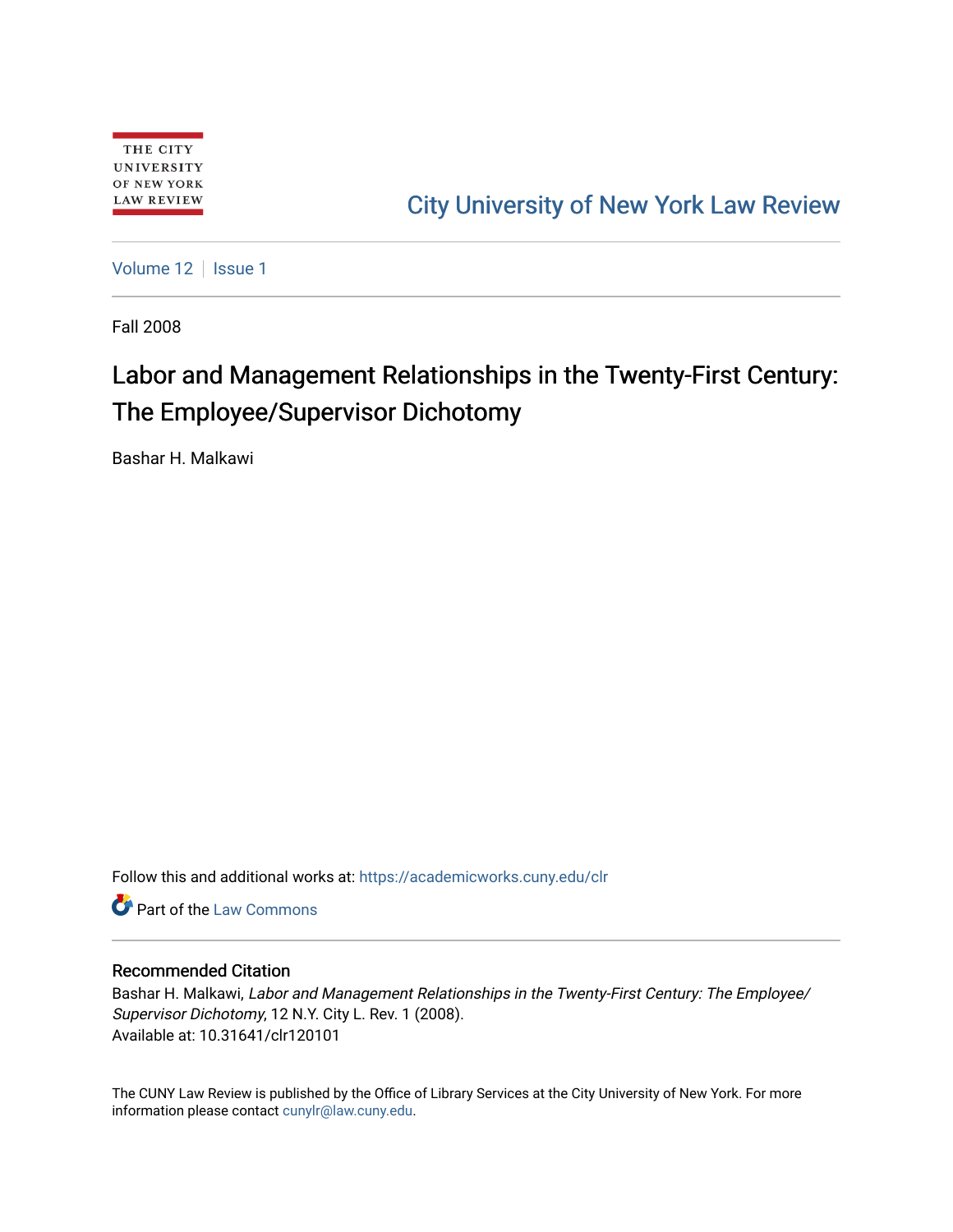# **LABOR AND MANAGEMENT RELATIONSHIPS IN THE TWENTY-FIRST CENTURY: THE EMPLOYEE/SUPERVISOR DICHOTOMY**

#### *Bashar H. Malkawi\**

# **INTRODUCTION**

A core principle in labor organization has been the notion that unions are for workers and not for management—that in any union organization, the interests of labor and the interests of management must be kept separate by excluding the latter from the ranks of the former.<sup>1</sup> While this principle was not expressed in the body of the United States National Labor Relations Act ("NLRA" or "Act"), it did achieve expression more than a decade later in the Taft-Hartley Act of 1947. Here, the concept of supervision was formally defined—and those deemed "supervisors" were then comprehensively deprived of the right to organize, a right given to all other employees under Section 7 of the NLRA.

The definition of "supervisor" has been subject to different interpretations over the last six decades. The agency charged with formulating these interpretations—the National Labor Relations Board ("NLRB" or "Board")—has displayed a lack of consistency in regards to the supervisor exemption. One factor has also been absent from the NLRB calculus: the changing nature of work itself.

Over the six decades in which the legislative, executive and judicial branches have wrestled with what it means to be a "supervisor," the stratum upon which this definition is built has undergone a dramatic shift. Work in the twenty-first century is less about repetitive performance of an algorithm and much more about teamwork, creativity, and flexibility. Just as the industrial era that gave birth to the union movement has turned into an information age in which organized labor seems irrelevant, so too has the self-directed knowledge worker of the information age increasingly replaced the ubiquitous factory worker of the industrial era.

This Article's analysis of the supervisory exemption concludes with the uneasy realization that the nature of supervision has

<sup>\*</sup> Department of Law, Yarmouk University, LL.B. 1999; James E. Rogers College of Law, University of Arizona, LL.M. 2001; Washington College of Law, American Uni-

<sup>&</sup>lt;sup>1</sup> See Jared S. Gross, *Recognition of Labor Unions in a Comparative Context*, 78 CHI.-KENT. L. REV. 357, 361–66 (2003).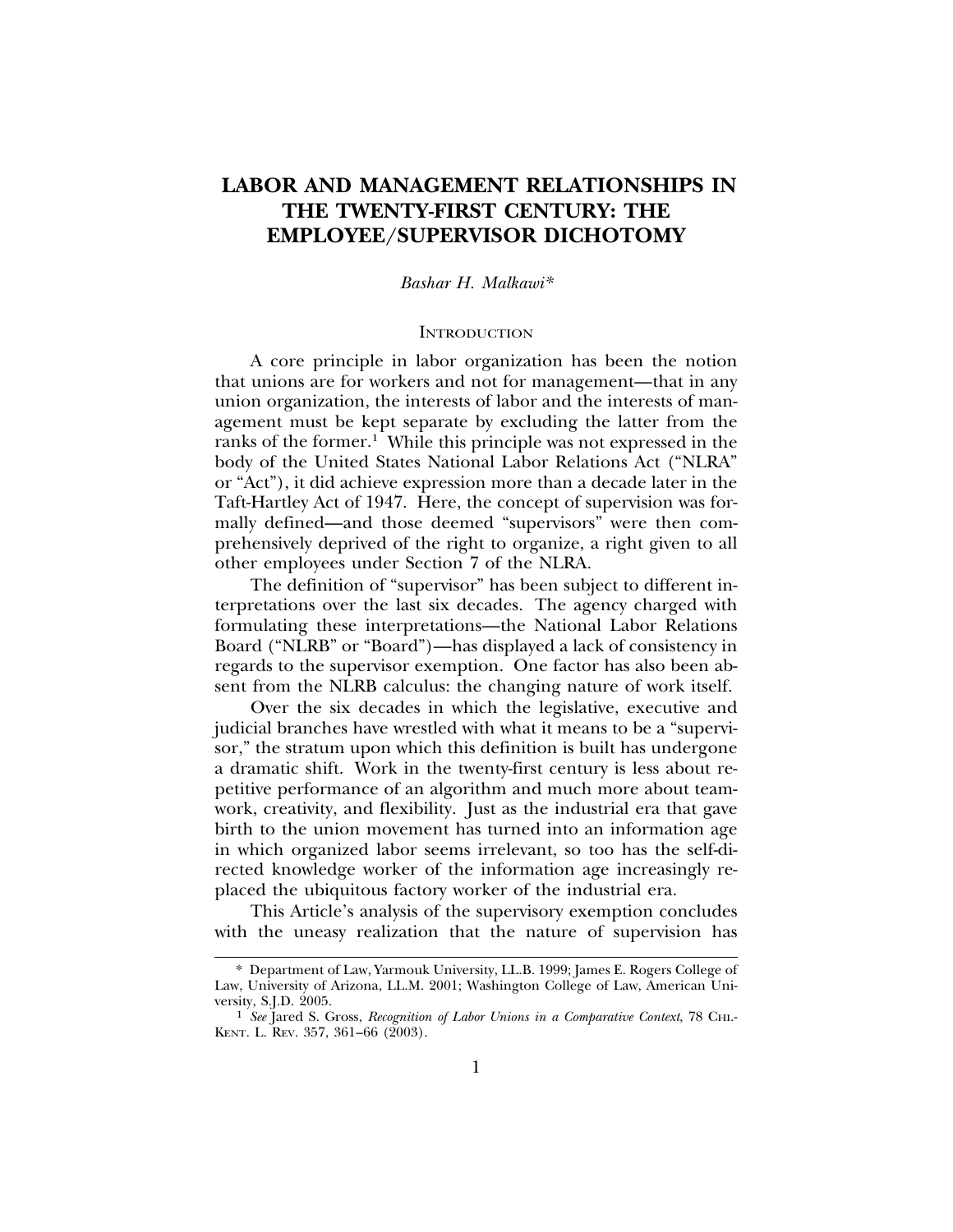changed in a fundamental manner that was unforeseen by the creators of Taft-Hartley and that this change cannot be fully accommodated under the current laws. If the protection given to millions of American workers under the Act is to be continued safely far into this new century, a legislative remedy may be required. This legislation could serve to reconcile the differences between the changing nature of American work and the true intent of the NLRA.

#### I. HISTORICAL PERSPECTIVE

In 1935, the United States was in the depth of the Great Depression, and after five straight years of hard times, rents and rips were beginning to show in the fabric of society. The American birth rate had declined for the first time in the history of the nation.2 Popular resentment against the government and the rich had reached an all-time high and had led the nation to "share the wealth."3 Unemployment had reached national levels as high as twenty-five percent and, in some factory towns, could be found at levels as high as seventy-five percent.<sup>4</sup> It seems almost inconceivable today, but it is important to remember that we are dealing with a time period when it was possible to see gangs of unemployed men fighting for scraps of discarded food outside restaurants.<sup>5</sup>

In that time-honored tradition of American politics, President Roosevelt sought to co-opt the positions of his rivals and, through assimilating them, tone them down enough to make them palatable to a wider spectrum of the citizenry. In such a "share the wealth" spirit, 1935 witnessed both the creation of the Social Security Program and the Works Progress Administration. To complete this New Deal portfolio, President Roosevelt also signed into law the National Labor Relations Act in July of that same year.6

The NLRA defined for the first time exactly what constituted unfair labor practices. It gave both employers and unions strict

<sup>2</sup> FREDERICK ALLEN, SINCE YESTERDAY: THE 1930S IN AMERICA 107 (Harper & Row) (1940) (cataloguing the falling birth rate and noting however, that marriage rates of the time were rising, perhaps because divorce was simply too expensive).

<sup>3</sup> *Id.* at 69–70.

<sup>4</sup> PIERS BRENDON, THE DARK VALLEY: A PANORAMA OF THE 1930S 86 (Random House 2002) (2000).

<sup>5</sup> LOUISE ARMSTRONG, WE TOO ARE THE PEOPLE 10 (De Capo 1972) (1938) (describing a scene in which a crowd of some fifty men were fighting over a barrel of garbage that had been set outside the back door of a restaurant).

<sup>6</sup> *See* ARTHUR M. SCHLESINGER JR., THE AGE OF ROOSEVELT: THE COMING OF THE NEW DEAL 151 (1958).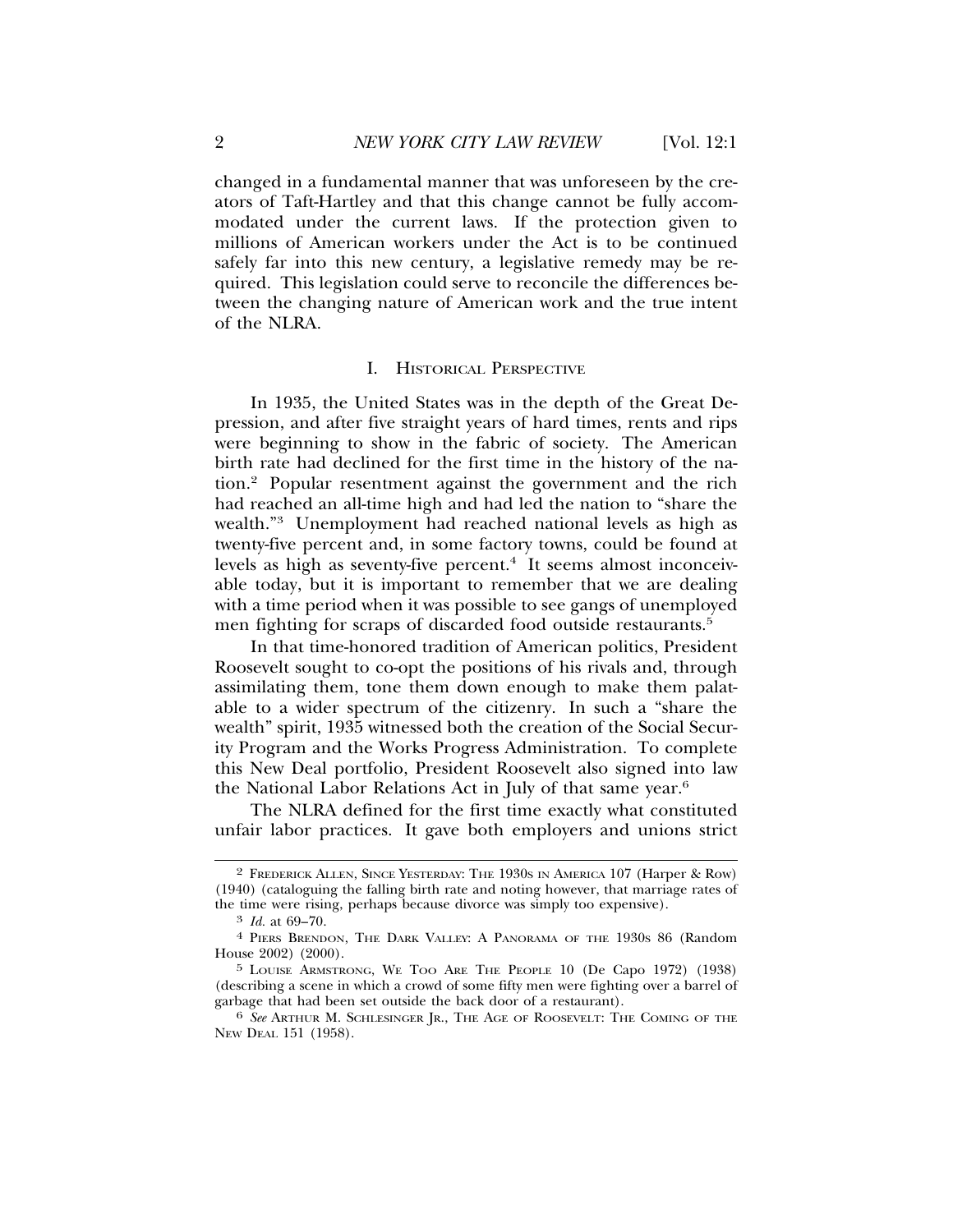guidelines and rules for worker organization.7 The NLRA established a new federal agency, the National Labor Relations Board, to investigate claims of unfair labor practices and ensure fair union elections. Perhaps most importantly, section 7 of the NLRA gave American workers the basic right to organize.<sup>8</sup> The revolutionary impact of the NLRA was that it provided a peaceful, orderly mechanism by which labor could organize, a mechanism unlike the earlier preferred tool of labor—the strike, which was chaotic and costly.

The impact of the NLRA did not arrive immediately. Other classic Roosevelt constructions had been dismissed by the Supreme Court as unconstitutional, including the National Recovery Administration. Thus, both labor and management did not change their tactics the day after the NLRA was signed into law—instead they waited for the Court to have their say.<sup>9</sup> This dramatic event took place in 1937 as the Court heard *NLRB v. Jones & Laughlin Steel.*<sup>10</sup> Here, the argument revolved around whether intrastate economic activity could be regulated by Congress under the Wagner Act. The Supreme Court decided that even purely intrastate activity might have serious implications on later interstate commerce and thus could indeed be regulated by Congress.11 With this, the NLRA assumed the full force of law.

### *A. The Early Years of the NLRA*

In the first decade of its existence, the NLRA—if judged solely upon the number of workers on the union rolls—can only be seen as an unqualified success. Union membership, beginning at approximately three million members representing about twelve percent of the workforce in 1935, had skyrocketed to almost twelve million members representing a full *one-third* of the workforce by

<sup>7</sup> *See* William C. Green, *Negotiating the Future: The NLRA Paradigm and the Prospects for Labor Law Reform*, 21 OHIO N.U. L. REV. 417, 424 (1994).

<sup>8</sup> National Labor Relations Act of 1935, 29 U.S.C. § 157 (2004) ("Employees shall have the right to self-organization, to form, join, or assist labor organizations, to bargain collectively through representatives of their own choosing, and to engage in other concerted activities for the purpose of collective bargaining or other mutual aid or protection.").

<sup>9</sup> *See* SCHLESINGER, *supra* note 6.

<sup>10</sup> *See* N.L.R.B. v. Jones & Laughlin Steel Corp., 301 U.S. 1 (1937). This decision came within weeks of Roosevelt's "Court Packing" proposal and ran so counter to earlier Supreme Court decisions that it has been referred to as "the switch in time that saved nine." *See* ALLEN, *supra* note 2, at 238–39.

<sup>11</sup> *Jones & Laughlin Steel Corp.*, 301 U.S. at 37.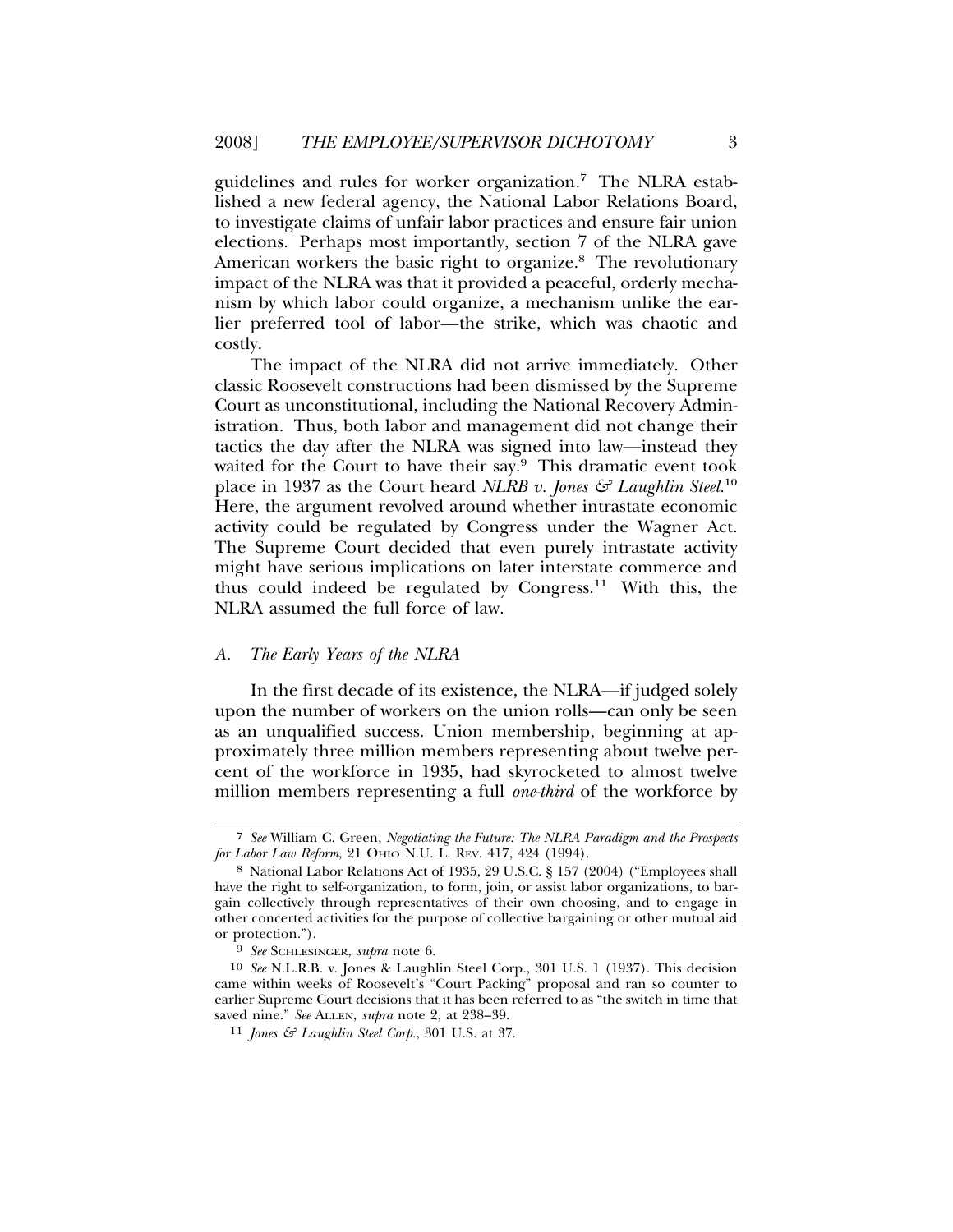1945.12 Ironically, this dramatic growth in union membership had been accomplished without any reference in the NLRA to the role of supervisors. It seemed to many as if the Section 7 right to organization could be extended to practically anyone in a corporation below the level of director.<sup>13</sup> This seemingly limitless granting of Section 7 rights would come to haunt the NLRB in the late 1940s in a case involving the Packard Motor Company.

Workers at Packard unionized shortly after the NLRA was confirmed constitutional in 1937. The union had enrolled 32,000 members by the mid-1940s, but about 1200 employees who held the rank of "foreman" were not part of the union at Packard.<sup>14</sup>

These foremen were obviously supervising rank-and-file workmen and were treated more like management in that they were compensated through salary as opposed to hourly pay, had access to paid vacation and sick leave, and were also responsible for disciplining the workers in their units—although ultimate decisions on firing or hiring were made by other departments. Still, the NLRB recognized their right to organize under Section 7, and Packard refused to bargain. The core dispute revolved around how exactly to classify the foremen under the NLRA. The NLRB argued that the foremen were employees<sup>15</sup> while Packard countered with the argument that the foremen were actually employers.<sup>16</sup> This dispute over Section 7 rights reached the Supreme Court in early 1947.

The Supreme Court rejected Packard's argument that the foremen were more employers than employees. In its opinion, the Court pointed out that both arguments had relatively equal merit, but it was not within the Court's power to set policy, only to interpret legislation.17 Justice Douglas, in a scathing dissent, pointed out the basic flaw in the NLRA legislation—that without a firm definition of "supervisor," such parties as the Packard foremen could be legitimately placed in either camp.<sup>18</sup> He went on to point out some basic absurdities with the NLRA as it currently stood, positing

<sup>12</sup> U.S. Department of Labor: Bureau of Labor Statistics, http://www.bls.gov/bls/ blsuniondata.htm (last visited on Nov. 18, 2008).

<sup>13</sup> *See* Alan L. Zmija, *Union Organizing After Lechmere Inc. v. NLRB*—*A Time to Reexamine the Rule of* Babcock & Wilcox, 12 HOFSTRA LAB. & EMP. L.J. 65, 75–76 (1994). <sup>14</sup> *See* Packard Motor Car Co. v. N.L.R.B., 330 U.S. 485, 487 (1947).

<sup>15</sup> *Id*. at 488.

<sup>&</sup>lt;sup>17</sup> These arguments are policy matters, therefore, the Court is not authorized to base a decision of a question of law on them. "They concern the wisdom of the legislation; they cannot alter the meaning of otherwise plain provisions." *Id*. at 494.

<sup>18</sup> *Id*. at 496 (Douglas, J., dissenting).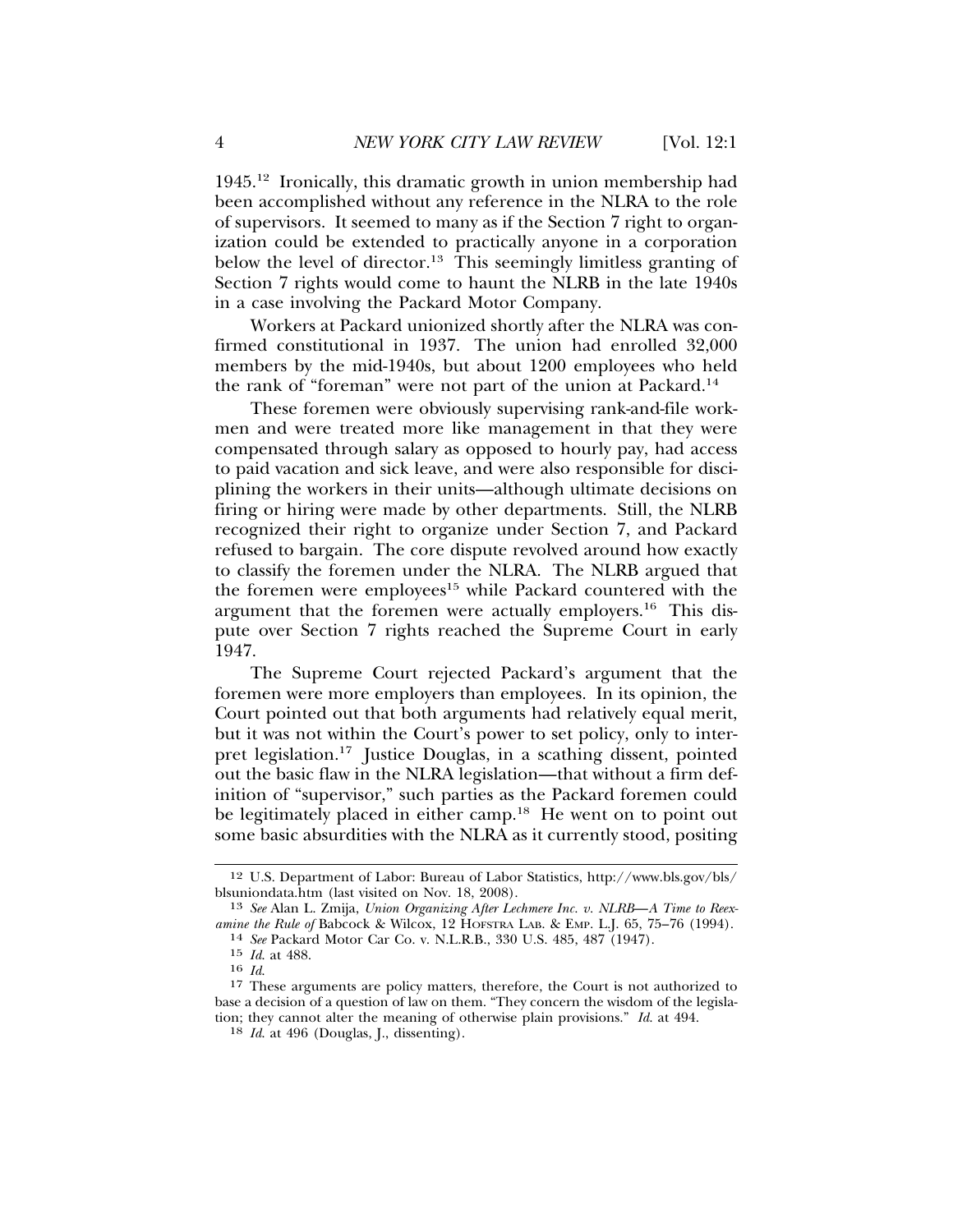the notion that if foremen are to be seen as employees, so too must every corporate employee up to the level of vice-president.<sup>19</sup>

Thus, after *Packard*, the basic right to organize would be seen as a right belonging to every wage-earning employee, no matter how closely his or her duties were aligned with company management. In that decision, the Court pointed out the logical contradictions but also made clear that unless Congress were to amend the NLRA to account for the problem of supervisors, there was no action that the Court could take to remedy this flaw. It would not be long before Congress took action.

#### *B. The Taft-Hartley Act and the Supervisor Exemption*

Again, history must color the analysis. By 1947, Democrats had controlled the executive branch for fifteen years. Labor unrest, held to a nearly non-existent minimum during the World War, had increased exponentially in the years following the defeat of the Axis, with almost five million American workers involved in strikes during 1946 alone.<sup>20</sup> The Republican Party had chafed under the employee-based NLRA. Formally known as the Labor-Management Relations Act, Taft-Hartley passed contentiously in June of 1947, over President Truman's veto.<sup>21</sup>

Just like the NLRA, the Taft-Hartley Act defined a slate of "unfair labor practices." But if the NLRA used this term to define unfair management practices against labor, Taft-Hartley defined unfair practices by labor against management. Where the NLRA granted workers the right to organize, the Taft-Hartley Act gave employers the right to oppose union organization. Some Taft-Hartley highlights include allowing states to pass right-to-work statutes, requiring unions to give notice prior to striking, the prohibition of closed shops, and the outlawing of secondary boycotts.

Most importantly, the Taft-Hartley Act responded to the Supreme Court by amending the NLRA to include a specific definition of the term "supervisor" and excluding such supervisors from the right to organize. The definition, hereby referred to as 2(11), is designed to be interpreted in the disjunctive and reads as follows:

The term "supervisor" means any individual having authority, in the interest of the employer, to hire, transfer, suspend, lay off, recall, promote, discharge, assign, reward, or discipline other

<sup>19</sup> *Id*. at 498.

<sup>20</sup> *See* BERT COCHRAN, LABOR AND COMMUNISM 254 (1977).

<sup>21</sup> *See* FRED A. HARTLEY JR., OUR NEW NATIONAL LABOR POLICY 102 (1948).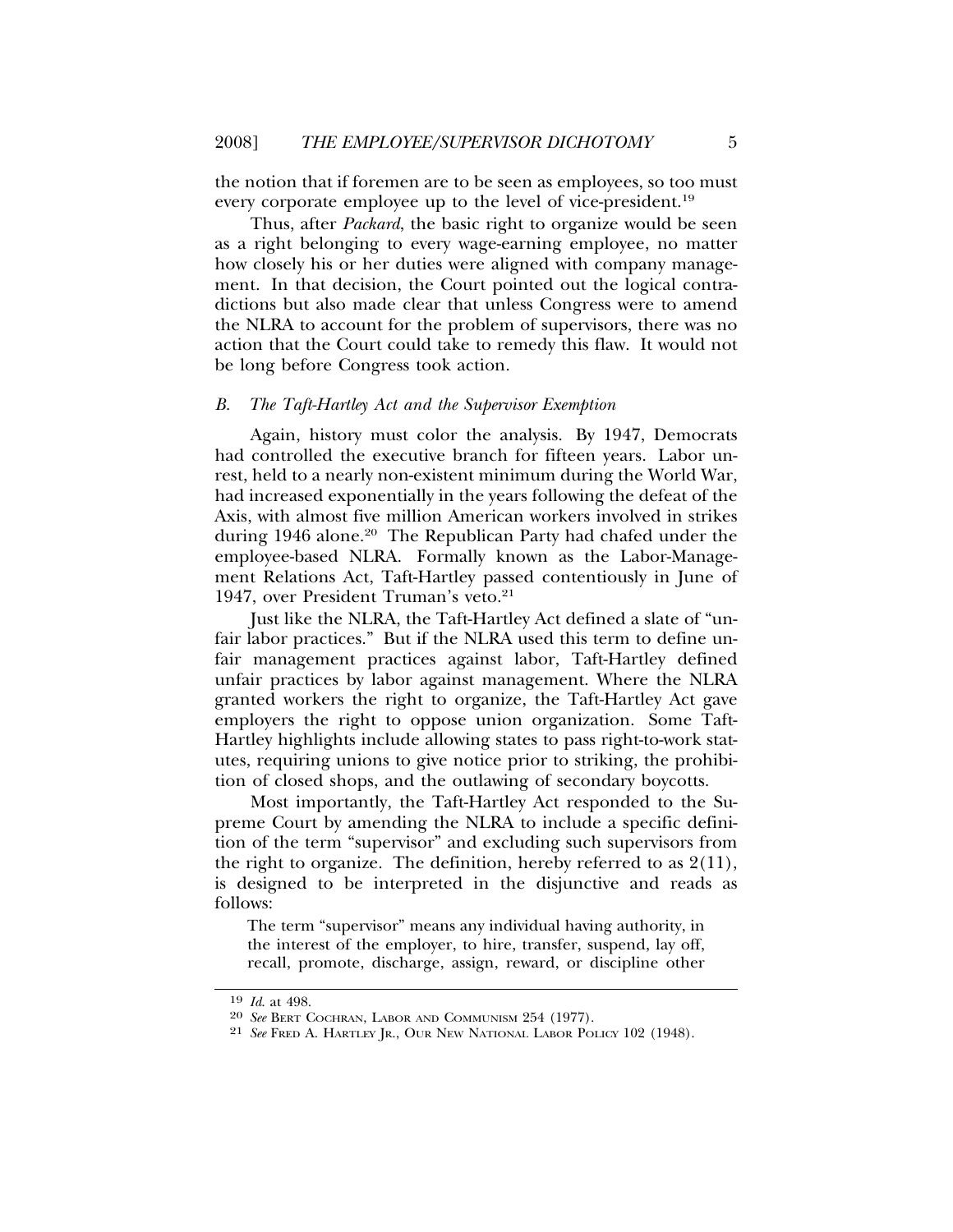employees, or responsibly to direct them, or to adjust their grievances, or effectively to recommend such action, if in connection with the foregoing the exercise of such authority is not of a merely routine or clerical nature, but requires the use of independent judgment.<sup>22</sup>

Needless to say, Taft-Hartley was not well received by the members and leadership of organized labor. Typical of the response would be this quote from the National Maritime Union: "[T]he Taft-Hartley Law [is] aimed at crippling and destroying not only our Union but all trade unions."<sup>23</sup> However, union membership continued to climb, albeit much more slowly than in those days following first passage of the NLRA. Union membership as a percentage of the total workforce would peak in 1960, with thirtyseven percent of the workforce on the union rolls, amounting to almost eighteen million American workers.

The repeal of Taft-Hartley became a campaign issue in the 1948 presidential race, but after the election, President Truman chose not to pursue it, distracted as he was by the outbreak of hostilities abroad. With Taft-Hartley now the law of the land, the role of the NLRB lay in exactly how to interpret it and to separate the obvious supervisory exclusion now written into law from the more implicit managerial exclusion that arose through interpretation. In *Denver Dry Goods,* one of the first cases to come before it since the passage of Taft-Hartley, the NLRB decided to specifically exclude from bargaining workers whose interests were more aligned with the interests of management as opposed to the interests of the rank-and-file.<sup>24</sup> This exclusionary standard was further expanded in 1956 when in the case of *Swift and Company*, the NLRB not only excluded managerial employees from a union composed of rankand-file workers, but refused to acknowledge these same managerial employees as having any access to Section 7 rights.25

# II. EVOLVING STANDARDS: THE "COMMUNITY" OR "CONFLICT OF INTEREST" TEST

In the wake of Taft-Hartley, the Board felt it had a clear, threepart supervisory test due to the precise wording of  $2(11)$ . An em-

<sup>22</sup> *See* 29 U.S.C. § 152(11) (2004).

<sup>23</sup> *See* NATIONAL MARITIME UNION, IN THE BACK: ANALYSIS OF THE TAFT-HARTLEY LAW 2 (1947). In this union booklet, the cover illustrates the spirit of the times: a grimacing dockworker is shown with an axe buried deep in his back, thrown by a smiling man in a business suit.

<sup>24</sup> *See* Denver Dry Goods, 74 N.L.R.B. 1167 (1947).

<sup>25</sup> *See* Swift & Company, 115 N.L.R.B. 752 (1956).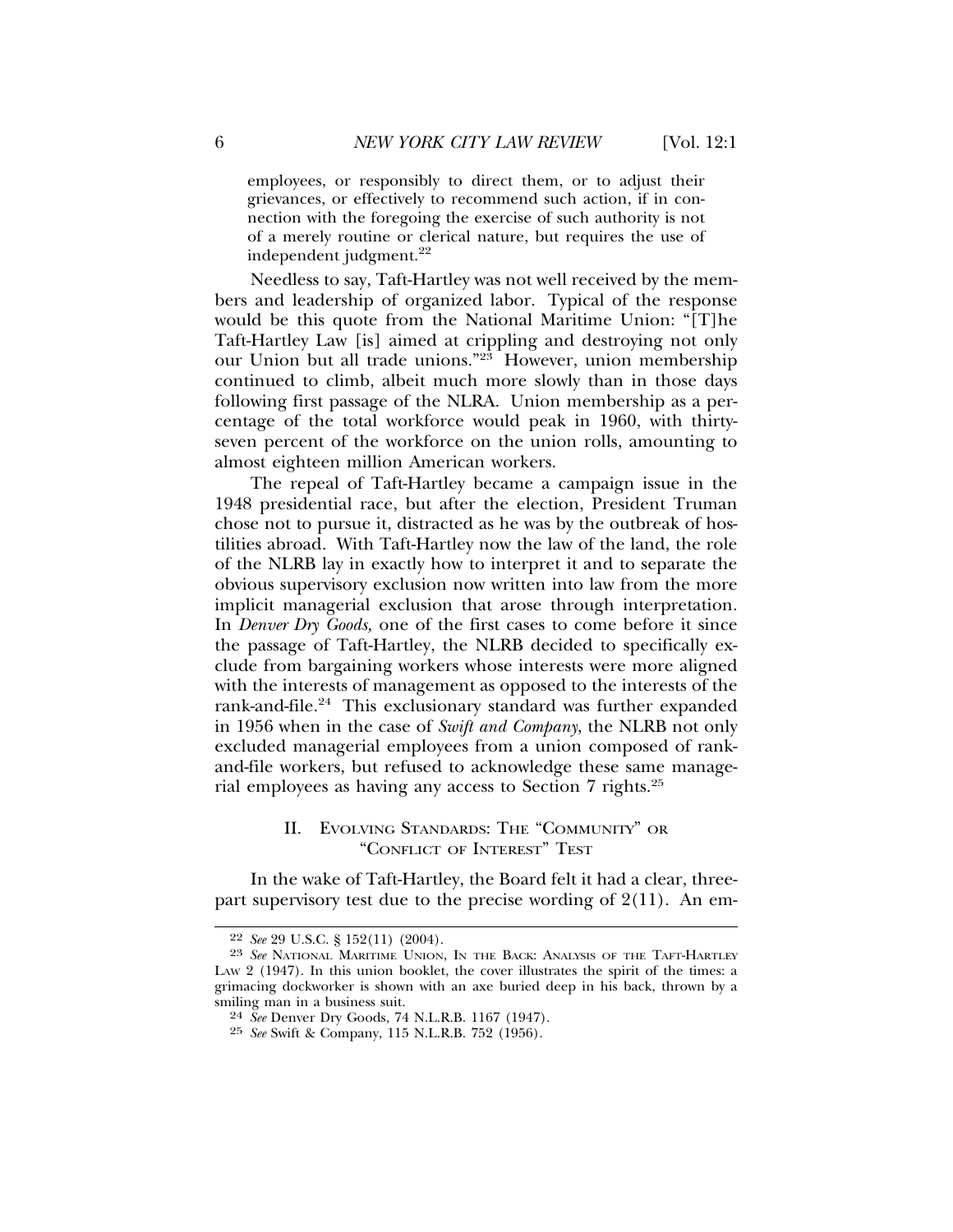ployee must engage in at least one of the supervisory acts as defined by statute; then that authority must be held in the interest of the employer; and finally, this act must have occurred through the use of independent judgment.<sup>26</sup> If those three conditions were met, the employee was a supervisor and exempt from their Section 7 rights. Other Board practices that evolved during this time period included the use of secondary indicia to make the determination, like perceptions of other workers, differences in pay rates, and the amount of actual time spent supervising. $27$  The burden of proving supervisory status lay with the party asserting that status which was almost always an employer refusing to bargain with what they felt was an improperly formed union.

During the decades to follow, the Board gradually began to adopt a test centered on a "community of interest." If an employee was found to share interests of management over the interests of the rank-and-file, such an employee was deemed "supervisory" and excluded from a union of the rank-and-file in most cases. In some cases, like *Swift,* such employees might be denied Section 7 rights altogether if the Board felt their interests were so closely allied with management as to make them more "employers" as defined under the NLRA.28

In 1970, the Board, after suffering a reversal from the Eighth Circuit, made an effort to clarify its position regarding management in the case of the *North Arkansas Electric Cooperative*. 29 At issue was the fate of Jack Lenox, a supervisory employee at North Arkansas who was terminated for expressing a favorable opinion of the union during a hotly-contested union election and against direct orders from management not to express any opinion during negotiations. Initially, the NLRB had ruled for Lenox's reinstatement, arguing that he fell into a protected "employee" classification under the Act. The Eighth Circuit rejected the Board's rationale, and in response, the NLRB then attempted to define at what precise level an employee could be excluded from Section 7 organization rights. This level, according to the Board, was reached when

<sup>26</sup> Eric J. Wiesner, *Voices from the Workplace:* Oakwood Healthcare, Inc. *and the Rollback of Labor Rights Under the Current National Labor Relations Board*, 42 U.S.F. L. REV. 457, 468–69 (2007).

<sup>27</sup> Michael W. Hawkins & Shawn P. Burton, *Oakwood Healthcare, Inc.*, *348 N.L.R.B. No. 37 (2006): How Textualism Saved the Supervisory Exemption*, 9 U. PA. J. LAB. & EMP. L. 1, 14 (2006).

<sup>28</sup> *See* Bryan M. Churgin, Comment, *The Managerial Exclusion Under the National Labor Relations Act: Are Worker Participation Programs Next*? 48 CATH. U. L. REV. 557, 560 (1999).

<sup>29</sup> *See* N.L.R.B. v. North Ark. Elec. Co-op., 412 F.2d 324 (8th Cir. 1969).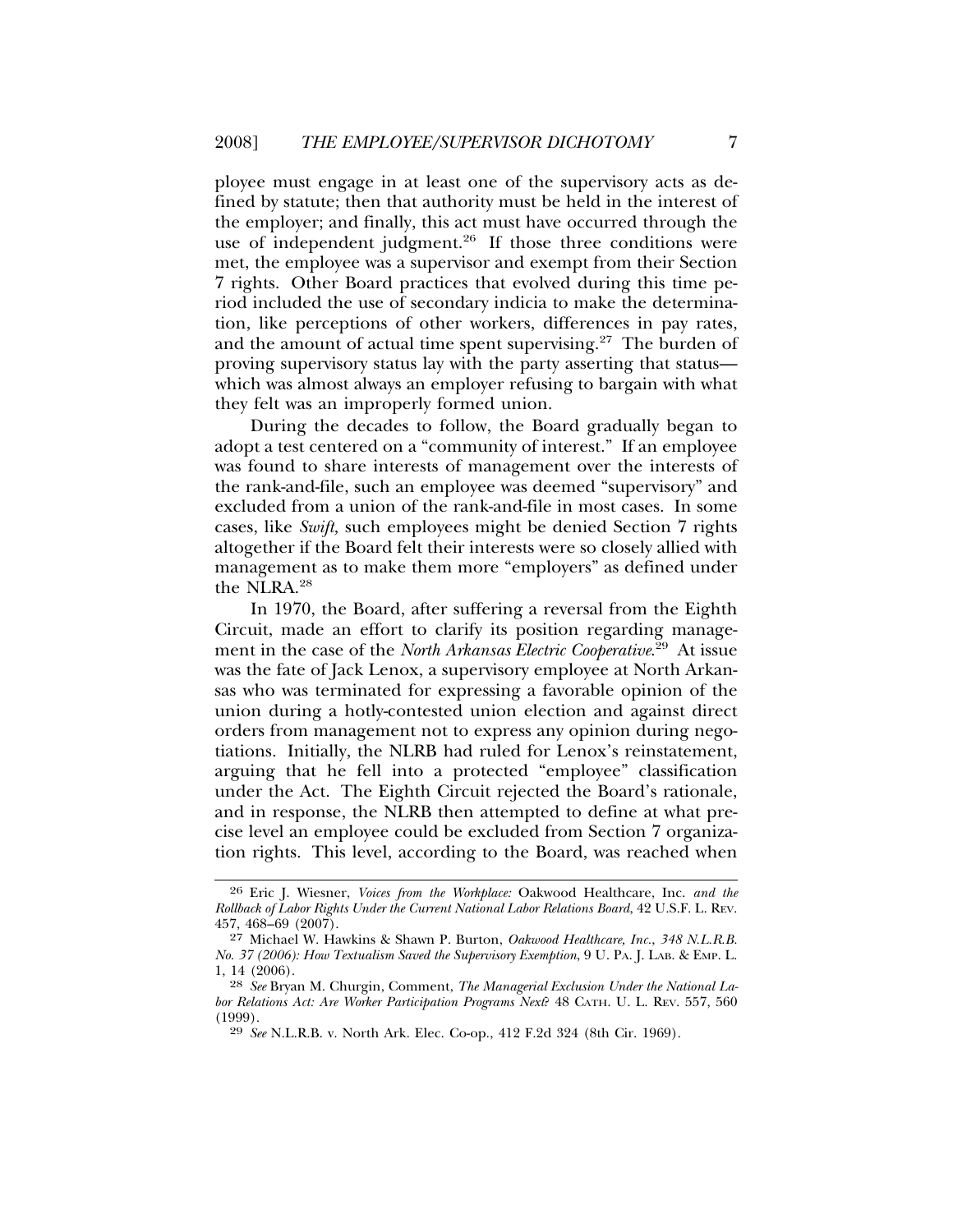the employee participated in the formulation, determination, or effectuation of policy with respect to employee relations.30 In that case, Lenox did not reach this level and was protected under the Act as an employee. The Board went even further by acknowledging that such determinations were not based on any part of the NLRA but were solely a creation of the Board. To make matters even more confusing, the Board declined to set comprehensive standards and reserved for itself the right to make such determinations on a case-by-case basis.<sup>31</sup>

The new formulation was also rejected by the Eighth Circuit who upbraided the Board for trying to read legislative intent into an area where no clear intent could be found.32 The order to reinstate Jack Lenox was rejected and the stage was now set for a new conflict over who was and who was not protected under the Wagner Act.33

In one case in the early 1970s, Bell Aerospace buyers had organized their own union. Bell executives, taking their cue from the recent Eighth Circuit decision in *North Arkansas*, refused to bargain, citing the buyers' status as managerial employees as exempting them from the normal Section 7 protections. The Board not only recognized the buyers' union as a legitimate one and ordered Bell to bargain with it; they also attempted to articulate a new standard regarding managerial employees. The Board morphed the older "community of interest" test into a "conflict of interest" test in which the employee-manager line was crossed if the employee's membership in a union created a clear conflict of interest with the employee's role as an agent of the company. Finding no such clear conflict with the Bell buyers, the Board certified their union.<sup>34</sup> The Board made it very clear in their decision that for any employee—no matter how much managerial or supervisory responsibility they carried—if membership in a union did not create an obvious and significant conflict of interest with the company, then that employee had the protected right to organize or join a union. Again, the Board's ruling was rejected at the appellate level and in

<sup>30</sup> *See* North Ark. Elec. Co-op., 185 N.L.R.B. 550, 550–51 (1970).

<sup>31</sup> *Id*. at 550.

<sup>32</sup> *See* N.L.R.B. v. North Ark. Elec. Co-op., 446 F.2d 602, 610 (8th Cir. 1971) ("[W]e conclude that it was not the intent of Congress to provide managerial employees with protection from being discharged for refusing to obey instructions to remain neutral in a union election, and we deny enforcement of the Board's order.").

<sup>33</sup> *Id*.

<sup>34</sup> *See* Bell Aerospace Corp., 185 N.L.R.B. 214 (1970).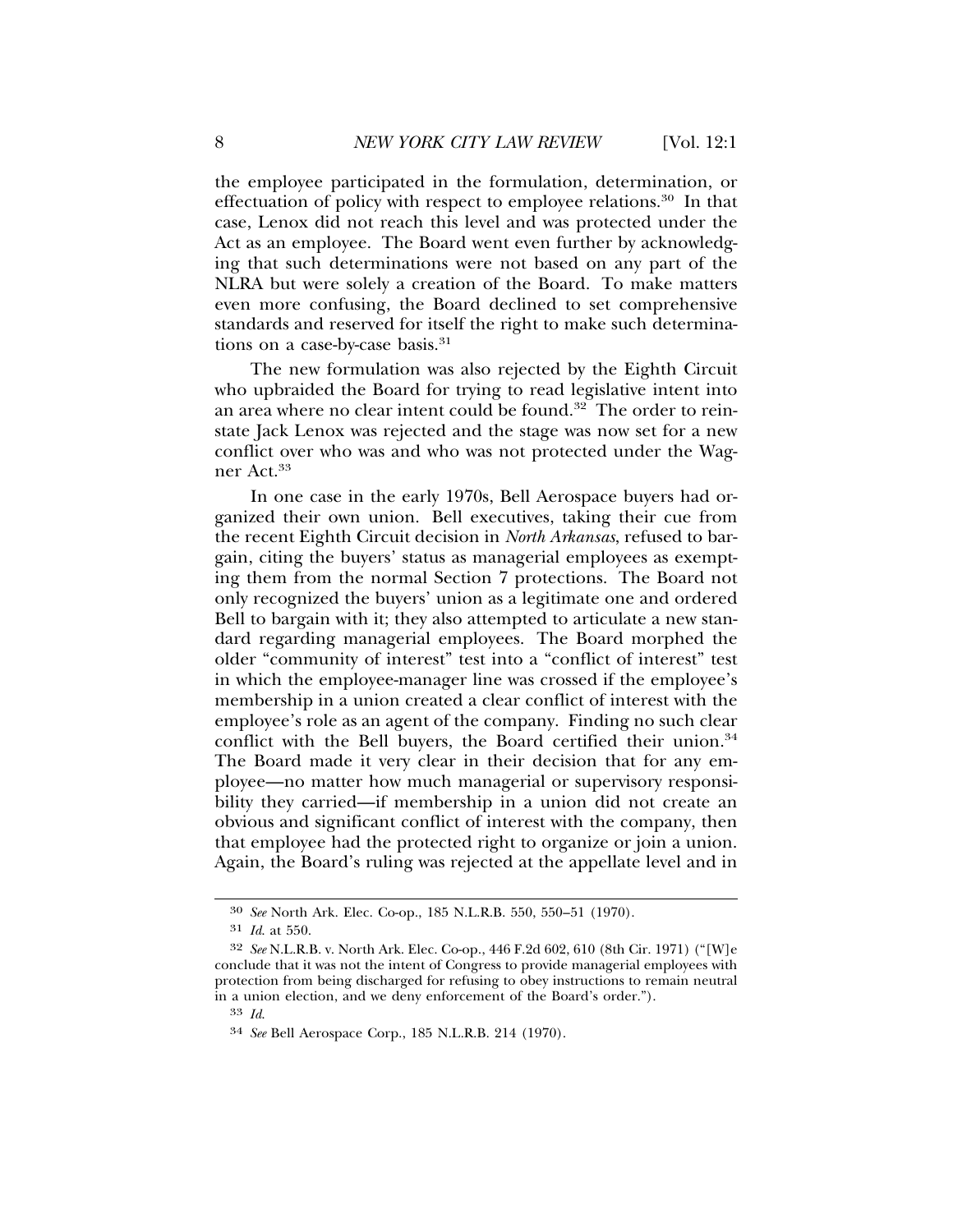1974, the *Bell* case made its way to the Supreme Court.35

The Supreme Court ruled against the NLRB, with the majority opinion coming from Justice Powell who pointed out that various trends—the legislative history of Taft-Hartley, the various related court decisions, and the Board's own earlier (if inconsistent) rulings—all pointed to an exclusion of managerial employees from coverage under the Act. Justice Powell further enforced a textual interpretation of the Act upon the Board in that they were not free to read a new and more restrictive meaning into the Act.<sup>36</sup> Unfortunately, Justice Powell stopped short of articulating a crystal-clear standard for what constituted managerial activity.<sup>37</sup> Moreover, Justice Powell refrained from drawing a clear line demarcating where Section 7 rights ended.<sup>38</sup> Justice White, writing in dissent, pointed out the obvious: "The Board's decisions in this area have not established a cohesive and precise pattern of rulings."39 Justice White felt that the Act gave the Board expansive power to interpret the meaning of the NLRA and found no good reason in the *Bell* case to hamper the Board's power or overturn their ruling. Despite the dissent, the ruling in *Bell* put an end to "community of interest" and "conflict of interest" touchstones and the Board would now be confined to an increasingly textual and specific interpretation of the Act.

For the next decades, the Board seemed primarily occupied with answering questions involving the extension of union organization to places it had never gone before—like halls of academe.<sup>40</sup> Such diversions into the realm of the professional employee on the

<sup>35</sup> *See* N.L.R.B. v. Bell Aerospace Co. Div. of Textron Inc., 416 U.S. 267 (1974). <sup>36</sup> *Id*. at 274.

<sup>37</sup> *Id*. at 288. Instead, Powell merely stated the obvious, that a manager or supervisor was one who "formulate[d] and effectuate[d] management policies by expressing and making operative the decisions of their employer[s]." *Id.* This tautology is certainly true for any employee and was of no real help in defining the precise supervisory boundary where Section 7 rights were lost.

<sup>38</sup> *Id.* at 290. ("We express no opinion as to whether these buyers fall within the category of 'managerial employees.'") (White, J. dissenting). We should also note that Bell was a partial "win" for the Board in that the Court upheld the right of the NLRB to set new standards through adjudication of cases rather than through a formal rulemaking process. It is rather as if the Court said, "We defer to the Board's judgment in these matters—except in cases like this one where your judgment is wrong." Apparently, you can have your cake and eat it too. *See id.* at 294.<br><sup>39</sup> *Id.* at 311 (White, J. dissenting).<br><sup>40</sup> *See* N.L,R.B. v. Yeshiva University, 444 U.S. 672 (1980) (determining whether or

not faculty at a private university have a right to organize). The Court ruled that when faculty teach, they are professional employees and are covered under the Act, but when faculty meet to make any sort of recommendation, they transform into managers and are thus excluded from protection. *Id.* In that faculty members are naturally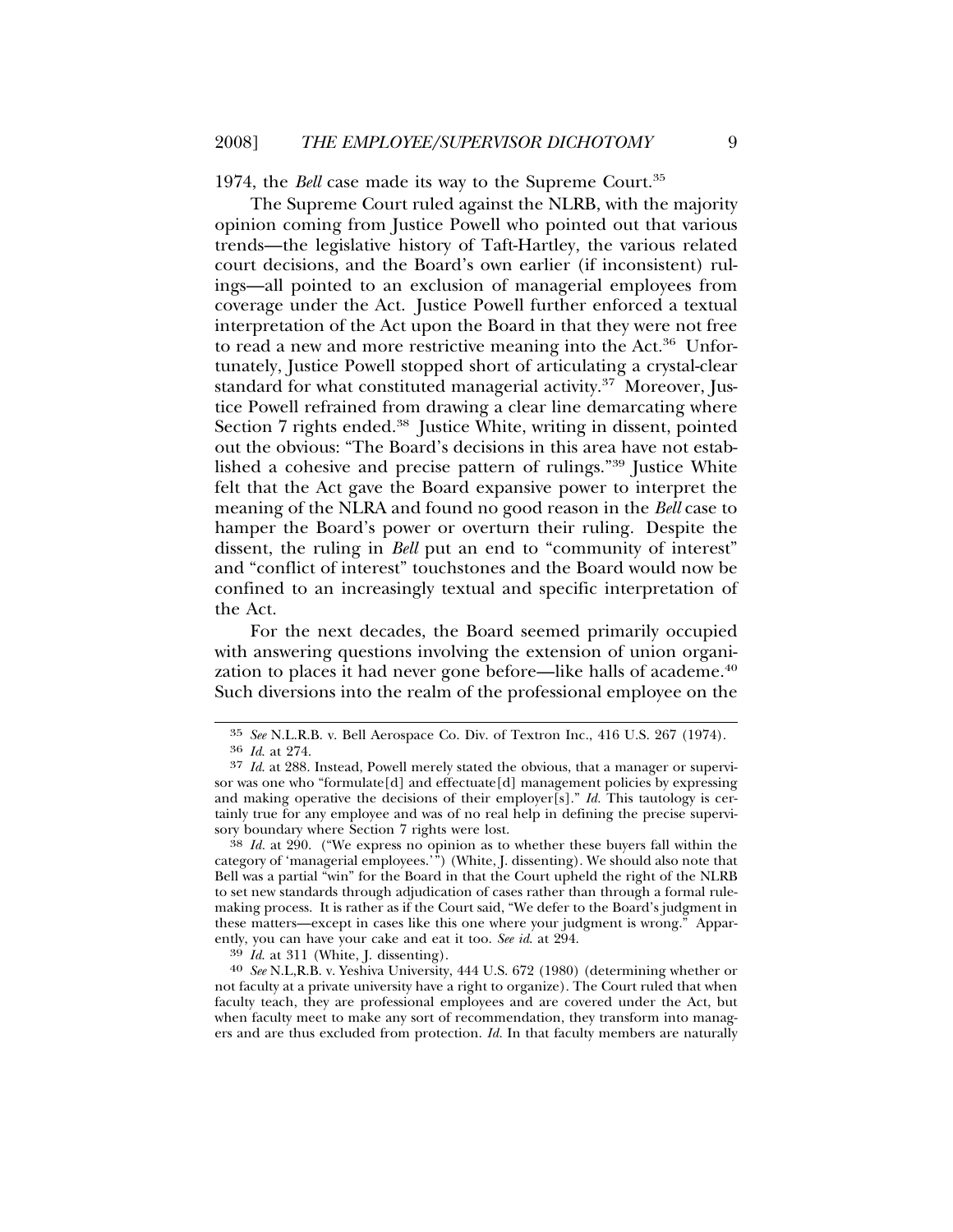part of the Board also coincided with the high-water mark of union activity in the United States. The 1970s and 1980s would see organized labor enter a period of long, slow but steady decline; until by the turn of the new century, fewer than eight percent of the workforce would belong to a union, down from a high of almost thirty-five percent reached in the 1960s. Labor and management would wait until the early 1990s for the next major development in the definition of "supervisor," which would come from the health care industry.

#### *A. A New Standard or False Dichotomy? Nurses as Supervisors*

In the health care industry, registered nurses had long been considered "professional employees" under the NLRA and thus, protected in their right to organize. $41$  The problem area comes when professional duties and supervisory duties overlap—when does a nurse lose her Section 7 rights as a professional employee? How much supervision is routine and how much involves the exercise of independent judgment as required under 2(11)? When do these employees act in the interest of the employer and when do they act solely in the interest of their patients? To further complicate the matter—how should licensed practical nurses be treated?

The Board got a chance to answer this question and articulate a new standard in a case involving a union being organized at a nursing home in Ohio, owned by the Health Care and Retirement Corporation of America. The corporation refused to negotiate with the newly formed union, citing that four of the union members were licensed practical nurses who performed supervisory functions and thus were not protected by the Act and should have been excluded from the union.<sup>42</sup> The Board ruled against the company, finding that the nurses were employees—not supervisors—and were indeed protected under the NLRA.<sup>43</sup>

loathe to forego regular expression of their opinion, union impact on private college campuses has been relatively minor.  $Id$ .

<sup>&</sup>lt;sup>41</sup> *See* 29 U.S.C. § 152(12)(a) (2004) (A "professional employee" is defined as one whose work is "predominantly intellectual and varied in character"; "involv[es] the consistent exercise of discretion and judgment in its performance"; produces a result which cannot be "standardized in relation to a given period of time"; and "require[es] knowledge in a field of science or learning customarily acquired by a prolonged course of specialized intellectual instruction . . . .").

<sup>42</sup> *See* R. Jason Straight, Note, *Who's the Boss?: Charge Nurses and "Independent Judgment" After National Labor Relations Board v. Health Care & Retirement Corporation of America*, 83 MINN. L. Rev. 1927, 1935 (1999); *see also* Health Care & Ret. Corp. of Am.,

<sup>&</sup>lt;sup>43</sup> See N.L.R.B. v. Yeshiva Univ., 444 U.S. 672.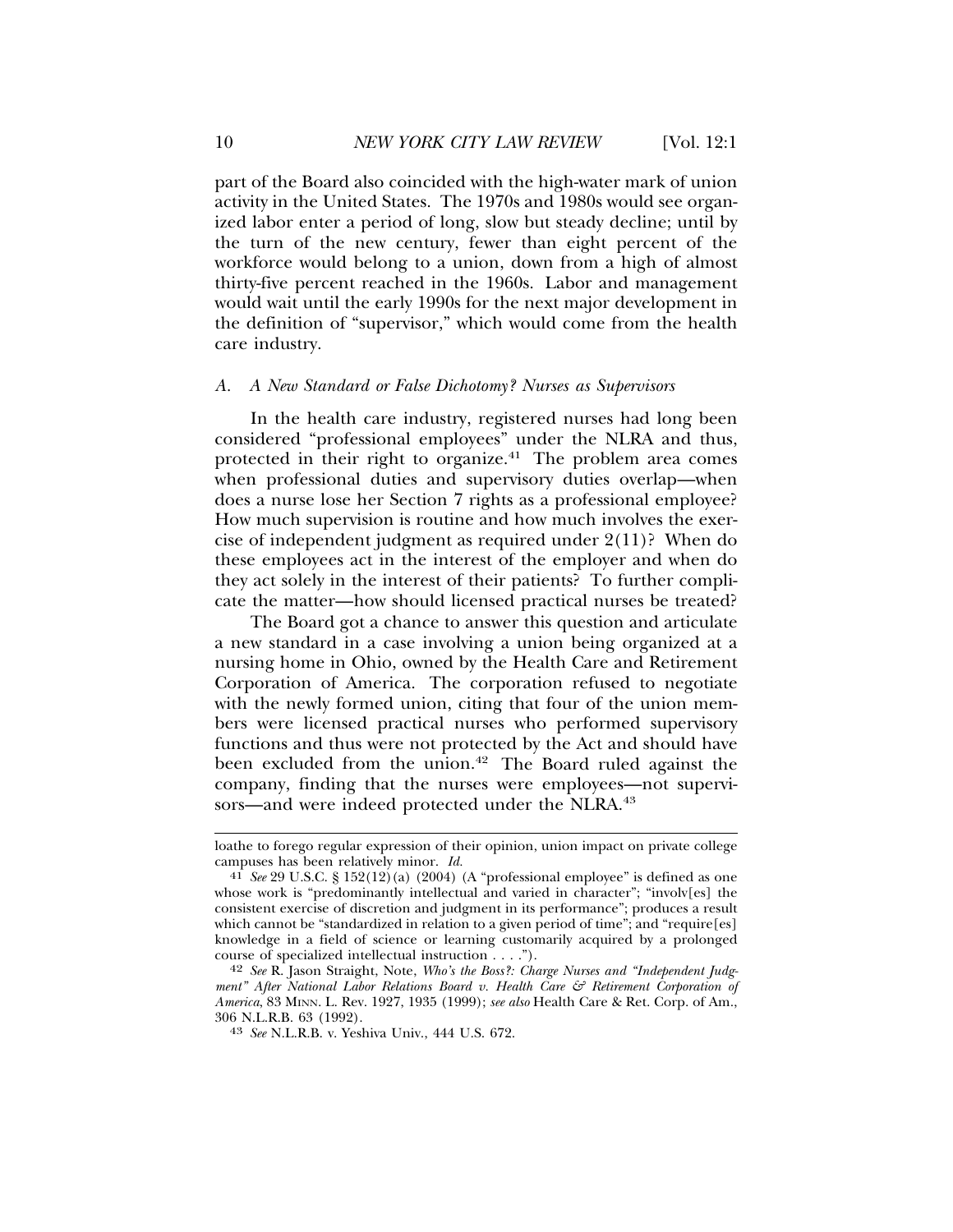The Board, seemingly never hesitant to articulate a new standard, zeroed in on the "interest of the employer" requirement for supervision under  $2(11)$ . If the nurses used their training to direct the nurse's aides and other lower-echelon employees to act in the best interests of the patients, then the nurses were employees. If that training was used to direct the aides in ways that were solely in the best interests of management, then the nurses were supervisors.<sup>44</sup> In that these licensed practical nurses consistently directed other employees on behalf of their patients, the Board recognized them as employees and recognized their right to organize.

Health Care & Retirement Corporation of America appealed the case, and the Board's ruling was overturned by the appellate court.45 Then in 1994, the case was brought before the Supreme Court. Justice Kennedy, writing for the majority, summed up the Court's prevailing opinion of the Board test for employer interest quite succinctly: "[This] dichotomy makes no sense."46 At the heart of Kennedy's opinion is the rejection of the Board's method of deciding *Health Care*: rather than analyzing the facts, the Board chose to formulate a standard—a standard which the Court rejected as having no basis in legislation or legislative intent.47 Yet, while the Court may have indeed proven their point regarding the logical flaws in the Board's standard on employer interest, the Court left unanswered the larger issue of precisely defining that long-elusive boundary between the duties of an employee and the duties of a supervisor in situations where these duties overlapped in the same employee. Justice Kennedy felt that the Court's decision had no impact beyond the healthcare industry.48 On the other hand, Justice Ginsburg, in her dissent, felt that the Court's actions could lead to a situation in which few professionals in any industry could ever hope to receive their Section 7 rights.<sup>49</sup>

In 1947, following the heady days of *Packard*, it seemed as if every employee had the right to organize. In the aftermath of the 1994 decision, at least as far as Justice Ginsburg was concerned, it now seemed as if very few employees still had their Section 7 rights. A few more years would elapse before the Board tried to define the employee–supervisor boundary. Again, it would involve a situation

<sup>44</sup> *Health Care & Ret. Corp. of Am.*, 306 N.L.R.B. at 70.

<sup>45</sup> *See* Health Care & Ret. Corp. of Am. v. NLRB., 987 F.2d 1256 (6th Cir. 1993). <sup>46</sup> *See* N.L.R.B. v. Health Care & Ret. Corp. of Am., 511 U.S. 571, 577 (1994).

<sup>&</sup>lt;sup>48</sup> Justice Kennedy writes: "Any parade of horribles about the meaning of this decision for employees in other industries is quite misplaced." *Id*. at 584. <sup>49</sup> *Id*. at 598 (Ginsburg, J., dissenting).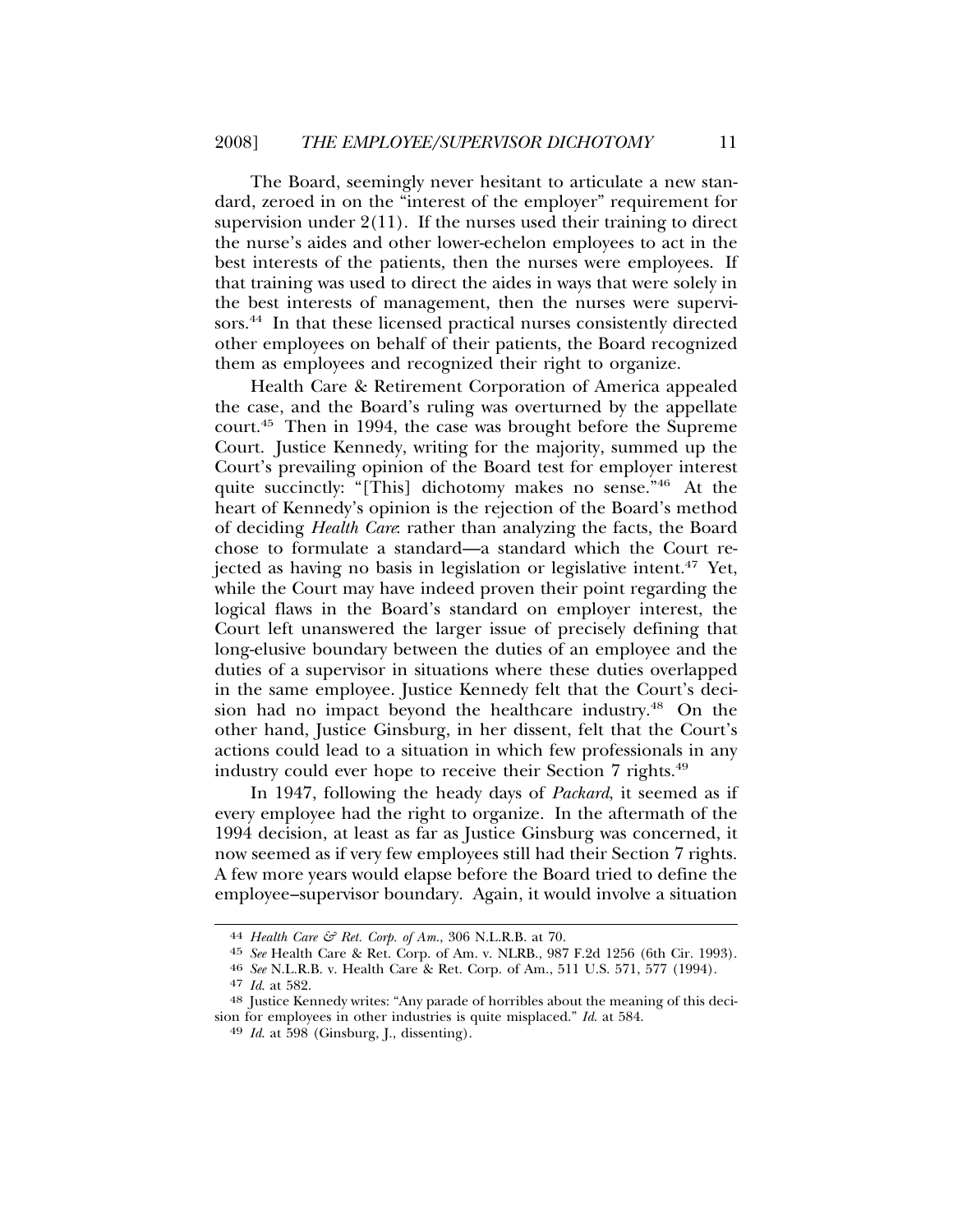in the health care industry, but here the Board would look to the "independent judgment" requirement to craft a new test.

#### *B. Independent Judgment: Kentucky River*

The case that would become known as "Kentucky River" began at a nursing home for the mentally handicapped in Pippa Passes, Kentucky known as the Caney Creek Developmental Complex. Caney Creek employed about one hundred workers, of which twelve were managers of one form or another.<sup>50</sup> In 1997, the employees at Caney Creek unionized with six registered nurses being included in the union.51 The owners of Caney Creek refused to negotiate with the union, citing that the registered nurses were supervisors under the Act and thus did not have Section 7 rights. This refusal to bargain triggered an unfair labor practice complaint, which made its way to the NLRB.<sup>52</sup>

The Board spent much time reviewing the registered nurses' assigned duties as "building supervisors." Such a role means that the registered nurses are frequently the highest-ranking employee in the building, and this role further demands that these nurses shift personnel from one unit to another, as demand dictates. It should further be noted that the registered nurses received no additional pay for these "building supervisor" duties.<sup>53</sup> The Board was emphatic in their opinion that such building supervisor duties on the part of the registered nurses did not meet the statutory definition of "supervisor" under 2(11). A new standard was also articulated by which a registered nurse directing other employees to do something involving patient care and which fell within the nurse's own scope of training was routine and not indicative of supervision.54 If a nurse then directed another employee to undertake a task not directly related to patient care and not within the scope of her training, then such direction was indicative of independent judgment on the part of the nurse and thus met the supervisory criteria under 2(11). The exact phrasing used by the Board went as follows: "[T]he employees do not use independent judgment when they exercise ordinary professional or technical judgment in directing less-skilled employees to deliver services in accordance

<sup>50</sup> *See* N.L.R.B. v. Ky. River Cmty. Care Inc., 532 U.S. 706 (2001).

<sup>51</sup> They sought to be represented by the Kentucky State District Council of Carpenters. *Id*. at 707.

<sup>52</sup> *Id.*

<sup>53</sup> *See* Ky. River Cmty. Care v. N.L.R.B., 193 F.3d 444 (6th Cir. 1999).

<sup>54</sup> *Id*. at 453.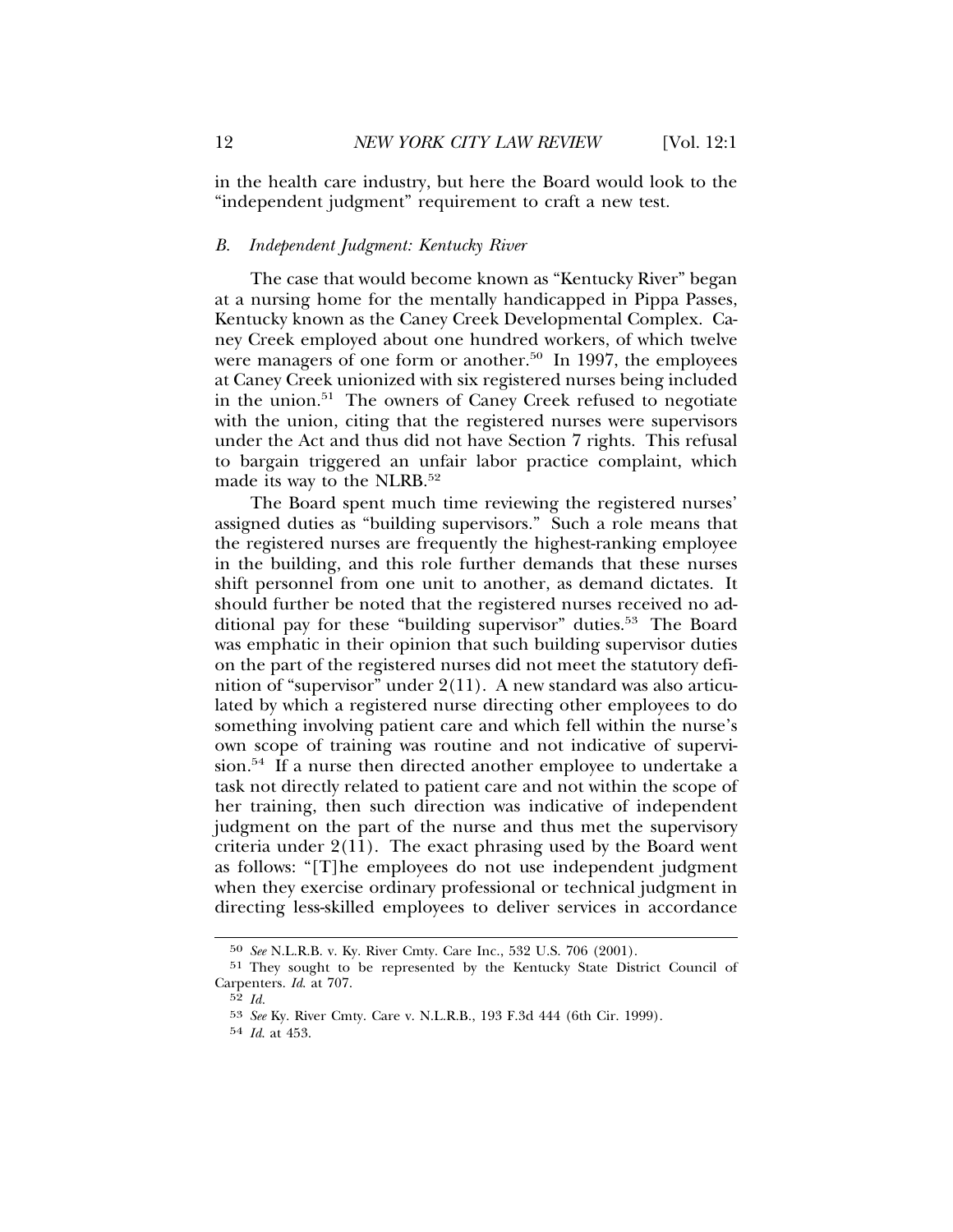with employer-specified standards."55

The Board's Acting Regional Director rejected this decision, finding in favor of including nurses in the bargaining unit, and the case found its way into the Sixth Circuit in 1999.56 The attorneys for Kentucky River claimed that as a non-profit entity, the nursing home was a quasi-governmental agency and therefore immune from the Act. Alternatively, they argued that if the Act did indeed apply, the nurses were supervisors not employees. The Sixth Circuit quickly rejected the first argument but readily embraced the latter. The Sixth Circuit already had a precedent in which it found that nurses do become supervisors when they engage in any one of three acts: directing other employees to give patient care or to rectify staffing shortages, filling out any sort of evaluation on the employees they were directing, or finally, acting as a building supervisor.<sup>57</sup> That the Board had not accounted for any of the Sixth Circuit's prior decisions in articulating its new "independent judgment" standard did not sit well with the court, and the Sixth Circuit summarily rejected the Board's new standard, stating: "This [supervisory] definition is a substantially binding rule of law in this court that is no longer open to question."58 They went even further by rejecting the Board's long-standing practice of placing the burden of proving supervisory status upon the party disputing such status, finding that in any issue of a supervisory-status dispute, the burden of proving that status lay with the Board.<sup>59</sup> The case was granted certiorari and was argued before the Supreme Court in early 2001.<sup>60</sup>

Justice Scalia wrote the majority opinion for the Supreme Court. He was quick to point out that *Kentucky River* was first and foremost about the way in which the Board had interpreted the Act beyond the Act's original textual boundaries.<sup>61</sup> The two issues in play—the burden of proof issue and the interpretation of "independent judgment" in relation to supervision—were not fully and comprehensively addressed by the Act and thus subject to varying

<sup>55</sup> *Id*. <sup>56</sup> *Id.*

<sup>57</sup> *See* Mid-Am. Health Care Found. v. N.L.R.B., 148 F.3d 638, 641 (6th Cir. 1998). 58 *See* Ky. River Cmty. Care 193 F.3d at 456–57 (Jones, J., dissenting). Judge Jones pointed out that he felt the "substantial evidence" standard held in judicial review of Board decisions controls, and the Board had more than met that standard by proving that the registered nurses received no extra compensation for their building supervisor duties nor were able to hire or fire employees.<br> $59$  *Id.* at 453.

<sup>59</sup> *Id.* at 453. <sup>60</sup> *See* N.L.R.B. v. Ky. River Cmty. Care Inc., 532 U.S. 706, 713–15 (2001).

<sup>61</sup> *Id.*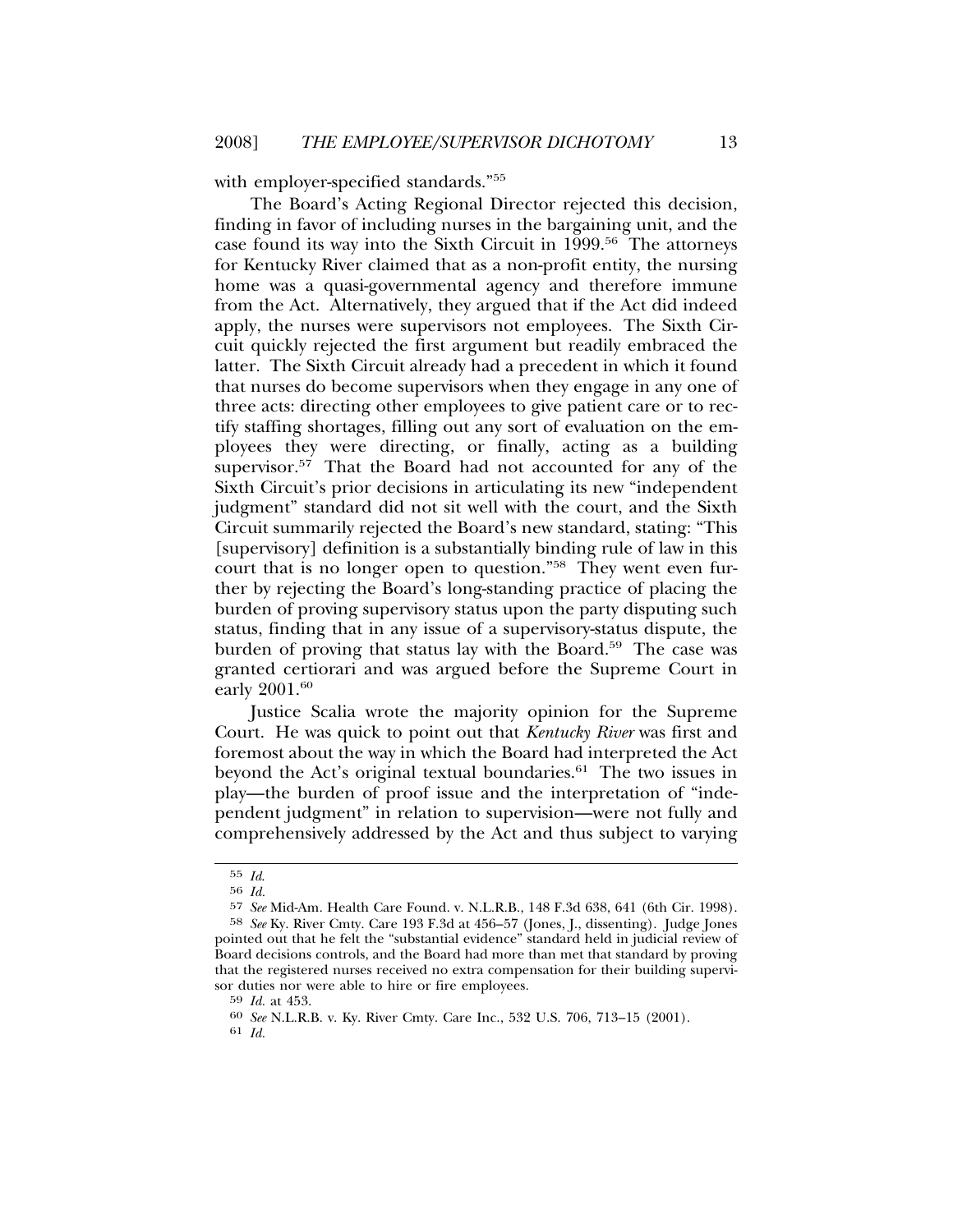degrees of interpretation. Justice Scalia felt that the Board's interpretation of "independent judgment" lacked any consistency with either the stated text of the Act or the Board's previous decisions on the matter. He further wrote that the Board had overstepped its authority regarding the nature of "independent judgment" in that it was the Board's role to decide matters of degree, not invent categorical exclusions unsupported by the Act. $62$  In short, the Board had once again failed to find a standard to measure supervision that would meet the approval of the Supreme Court. On a brighter note, Justice Scalia took the Board's side on the burden of proof issue finding that although no clear textual imperative for the practice was contained within the Act, the Board's behavior here was consistent with decades of prior Board decisions and thus congruent with the Act.<sup>63</sup>

It is perhaps more interesting to look at what was not resolved by *Kentucky River*. Following the decision, there was still no clear definition of "supervisor" that was readily understood and accepted by both labor and management. More importantly, we still had no definition of "supervisor" that was supported by the courts. The Board did not know exactly how to resolve the situation or whether it even possessed the necessary interpretive power to resolve any situations not expressly laid out in the text of the Act.

In an unprecedented action, the Board requested amicus briefs from the stakeholders in this area of labor law in July of 2003 with input being requested on a range of targeted issues. Some of those issues included were raised specifically by *Kentucky River* including: the differences between "assigning" and "directing," the meaning of the word "responsibly," and the meaning of the term "independent judgment." $\overline{64}$  These opinions were gathered by the Board and studied, and by 2006, there was finally an action that provides the current culmination of the long legislative and judicial history of the supervisory exemption.

# III. THE YEAR 2006: THE KENTUCKY RIVER TRILOGY

By 2006, the Board had several cases from previous years that

<sup>62</sup> *Id.* at 713. The Board's policy regarding the proper balance of labor-management power cannot be given effect through the statutory text. Because this Court may not enforce the Board's order by applying a legal standard the Board did not adopt, the Board's error precludes the Court from enforcing its order. *Id.* at 707.

<sup>&</sup>lt;sup>63</sup> Id.; see JEFFREY M. SMITH, *The Prospect for Continued Protection for Professionals under the NLRA: Reaction to the Kentucky River Decision and the Expanding Notion of the Supervisor*, 2003 U. ILL. L. REV. 571, 581–583 (2003). <sup>64</sup> Weisner, *supra* note 26, at 475–79.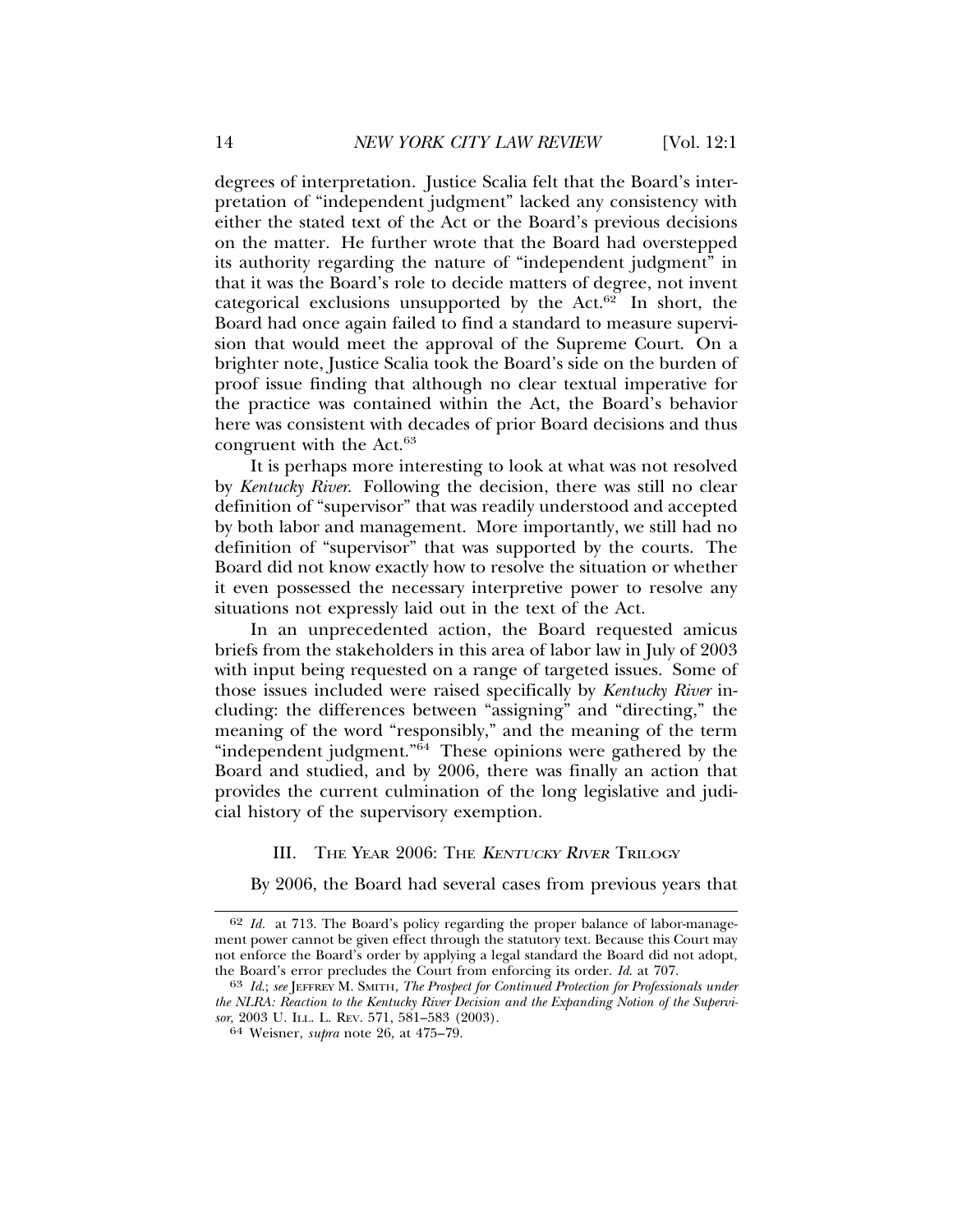involved some interpretation of the supervisory exemption. Armed with the data and opinions from the *amicus briefs* and the *Kentucky River* Supreme Court decision, the Board issued three landmark decisions on September 29, 2006 intended to articulate a new vision of the supervisory exemption that was true to the legislative intent of Taft-Hartley and that squared with the Supreme Court's decision on *Kentucky River*. These three decisions—*Croft Metals, Golden Crest Healthcare* and *Oakwood Healthcare*—became known as the "Kentucky River Trilogy" and provided what former Board Chairman William Gould called a "seismic shift" in statutory interpretation.<sup>65</sup> While all three decisions were released simultaneously, the true sequence is to begin with *Oakwood* and then follow with *Croft* and *Golden Crest* as the former articulates a standard that is referred to in the latter two decisions.

Oakwood Heritage Hospital employs almost 200 registered nurses spread out over ten patient units at the hospital. While the registered nurses report to various levels of stipulated supervisors, they also direct other hospital employees in the performance of routine patient care tasks like feeding, cleaning, bathing, and walking.66 This scenario is similar to the facts of *Kentucky River* in that these nurses spend part of their time acting as employees, following direction from doctors and titled supervisors, and spend the rest of their time in directing less-skilled employees in which they take on a more supervisory role. Once again, just like *Kentucky River*, the question remained: At what point do these registered nurses cease to be employees and become supervisors under  $2(11)$ ?

To further complicate matters, in *Oakwood* we are introduced to the concept of "charge nurses." These nurses oversee the various patient care units and assign other employees, including registered nurses, licensed practical nurses, nursing assistants and technicians to minister specific patients within the hospital. The charge nurses do not assign employees to shifts. Once the employee reports for duty, they go to the charge nurse to find out which patients within a unit with whom they will be dealing. In sum, the charge nurse determines the "who" and "how" while the staffing office sets the "when" and "where." These charge nurses receive an extra level of compensation for these increased duties,

<sup>65</sup> *See* Steven Greenhouse, *Board Redefines Rules for Union Exemption*, N.Y. TIMES, Oct. 4, 2006, at A16, *available at* http://www.nytimes.com/2006/10/04/washington/ 04labor.html.

<sup>66</sup> *See* Oakwood Healthcare, 348 N.L.R.B. 686, 687 (2006).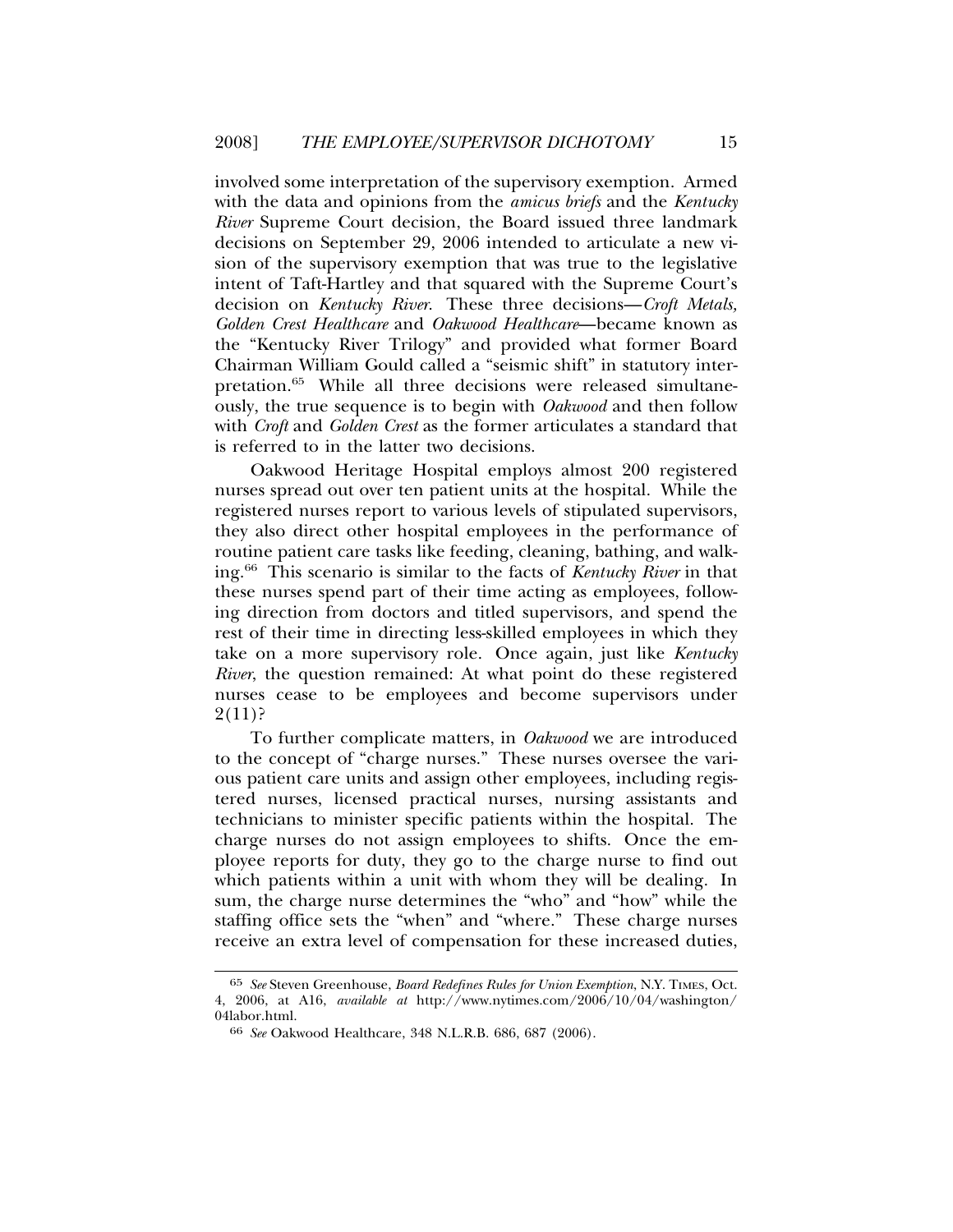and while approximately ten percent of the Oakwood registered nurses were designated as *permanent* charge nurses, the majority of the remaining registered nurses take turns rotating as temporary charge nurses.67 The dilemma confronting the Board was whether the permanent charge nurses were employees or supervisors.

The conflict occurred along traditional lines: the union sought to include all charge nurses (permanent and rotating) within the registered nurses unit while the corporate owners of Oakwood Hospital sought to exclude all charge nurses on the basis of their supervisory duties.68 The Regional Director for the NLRB found in favor of the union, included the registered nurses in the election, which was then contested by the corporation. The Board decision sought to define the nature of supervision at a level of clarity unprecedented in previous Board decisions going back over five decades. The result was a three-prong test involving definitions for "assign," "independent judgment," and "responsibly to direct".

In the majority Board decision, a connection was made between the ordinary meaning of the word "assign" and the list of functions in 2(11) that share a commonality involving a term or condition of employment.69 Specifically, the Board found that the act of "assigning" occurred when a charge nurse assigned an employee to a specific location or place, a specific time or shift, or specific tasks or duties.<sup>70</sup> In short, "assigning" occurs when one employee tells another to go to a certain place, at a certain time to perform a certain task. Here, the Board majority felt the charge nurses were indeed engaging in assignment as defined under  $2(11).^{71}$ 

For such direction to be "responsible," the Board found that the responsible employee must bear some burden or carry some risk of adverse consequences if the directed employee fails to perform properly. This requires a further two-part test: the supervisor must have authority to both assign and take corrective action if required as well as carry a chance of adverse consequences for the supervisor if the employee does not perform as directed.<sup>72</sup> Here,

72 *Id*. at 692.

<sup>67</sup> *Id*.

<sup>68</sup> *Id*.

<sup>69</sup> *Id*. at 689. The majority consisted of Board members Battista, Schaumber and Kirsanow.

<sup>70</sup> *Id*.

<sup>71</sup> *Id*. at 694. Specifically, it was the assignment of other nurses to specific locations by the charge nurses that met the assignment test.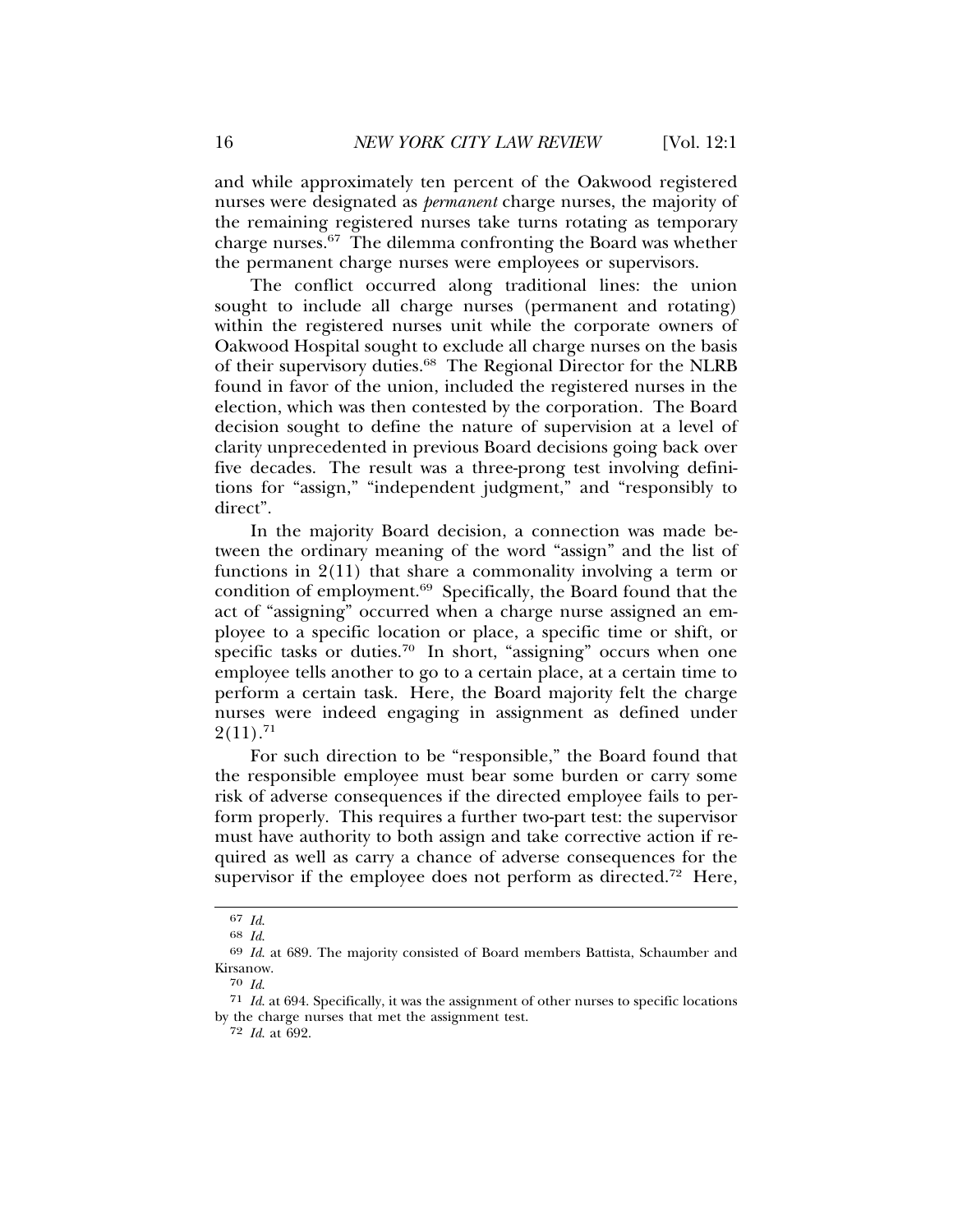the majority decision found that the hospital failed to prove that the charge nurses bore any true accountability for the actions of the employees they were directing and thus did not meet the "responsible direction" standard.73

Finally, the Board dealt with the notion of "independent judgment," which the majority defined as the ability to act independently based on decisions made by comparing available data, free from outside control.74 While most of the permanent charge nurses were found to meet this qualification, the charge nurses in the emergency room were found not meeting the "independent judgment" criterion. The difference in the emergency room was that the charge nurses do not take into account outside factors in making their decisions but are operating solely on the basis of preset policy. This difference was defined by the Board as the "discretionary" component of independent judgment.75

The *Oakwood* decision concludes with a look at the rotating charge nurses. The majority opinion pointed out that past precedent meant that a rotating supervisor would be considered a supervisor if a "regular and substantial" portion of their work-time was spent in supervisory activities.<sup>76</sup> In that the rotation of charge nurses at Oakwood was accomplished without the use of a regular schedule but in an irregular and *ad hoc* manner, the Board quickly excluded the rotating charge nurses from the supervisory exemption.<sup>77</sup>

As the dust settled, the Board's majority had articulated three new standards for supervision: *assignment* (place, time, duty), *responsibility* (must be accountable for the actions of those being assigned), and *independence* of judgment (must have the discretion to make judgments free of outside influences). The majority of the Board had also confirmed their preference for case-by-case decisions that hung on interpretation of the statutes rather than a re-

<sup>73</sup> The evidence showed that the charge nurses are accountable for their own performance or lack thereof, not the performance of others and consequently, was insufficient to establish responsible direction. *Id*. at 695.

<sup>74</sup> *Id.* at 698. Where the charge nurse makes an assignment based on the skill, experience, and temperament of other nursing personnel, that charge nurse has exercised the requisite discretion to make the assignment *a supervisory* function.

<sup>75</sup> *Id*. at 693.

<sup>76</sup> *See* Brown & Root, Inc., 314 N.L.R.B. 19, 20–21 (1994), (defining "regular" as "according to a pattern or schedule," while "substantial" could mean as little as ten to fifteen percent of the total work-time); Archer Mills, Inc., 115 N.L.R.B. 674, 676 (1956), *available at* http://www.nlrb.gov/shared\_files/Board%20Decisions/115/ VOL115-098.pdf. This "ten percent rule" would prove to be quite inflammatory.

<sup>77</sup> *See* Oakwood Healthcare, 348 N.L.R.B. at 689.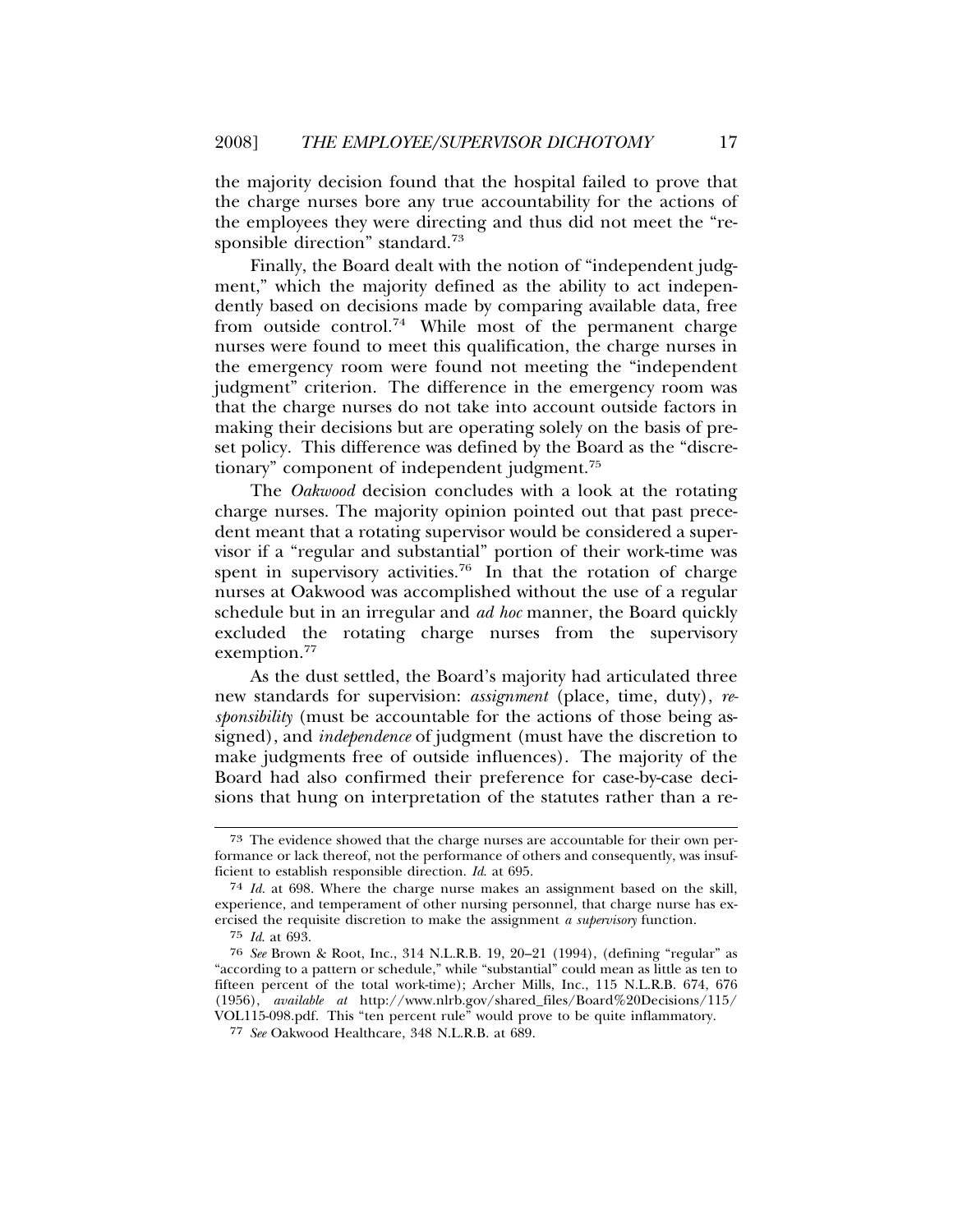sults-oriented approach that would stretch and distort the Act.78 As for the Oakwood Hospital registered nurses, the Board found that most of the permanent charge nurses were supervisors under the Act and thus excluded from union membership, while none of the rotating charge nurses met the supervisory criteria and thus could be included in the union.<sup>79</sup>

The Board then used these standards to articulate decisions in the other two cases in the Trilogy: *Golden Crest* and *Croft Metals*. *Golden Crest* revisits familiar territory in that it deals with registered nurses organizing a union at a nursing home facility in Minnesota.80 Here, again, the employer was refusing to bargain with the constituted union based on its contention that the registered nurses in the union were actually supervisors as defined by the Act.<sup>81</sup> The primary contention of the company was that the nurses met the supervisory criteria of  $2(11)$  through their ability to assign. Registered nurses assigned nursing assistants to specific floors of the facility, sent nursing assistants home if the facility was perceived to be overstaffed, and called assistants in to work from home if conditions warranted.<sup>82</sup> The Board, in their decision, felt that the assignment prerogatives of the "assignment" or "direction" test as articulated in *Oakwood* were met.<sup>83</sup> The next prong of the threepart test was responsible direction or accountability of the nurses for their direction of their assistants. Despite evidence that such ability to direct was an integral part of the nurse's yearly evaluation process, the Board found that the employer had not met the burden of required proof in that the accountability was prospective rather than actual when it came to direction of subordinates.<sup>84</sup> Although the nurses received ratings on their perceived ability to direct subordinates, these performance ratings had no real "teeth" and did not result in pay raises for those who directed well or termination for those nurses who directed poorly. The ratings were not proof of accountability as required under the newly-minted

<sup>78</sup> *Id*. at 699. ("If our adherence to the text of and intent behind the Act should lead to consequences that some would deem undesirable, the effective remedy lies with the Congress.").

<sup>79</sup> *Id*. at 699.

<sup>80</sup> Golden Crest Healthcare Center, 348 N.L.R.B. 727, 727 (2006).

<sup>81</sup> *Id*. The union was formed as a unit of the United Steelworkers of America in early 1999. Just like *Oakwood*, the Board's Regional Director issued a ruling that the nurses were employees and not supervisors.

<sup>82</sup> *Id*. at 729.

<sup>83</sup> *Id*. at 732.

<sup>84</sup> *Id*. at 731 ("Thus, we find that the 'prospect of adverse consequences' for the charge nurses here is merely speculative and insufficient to establish accountability.").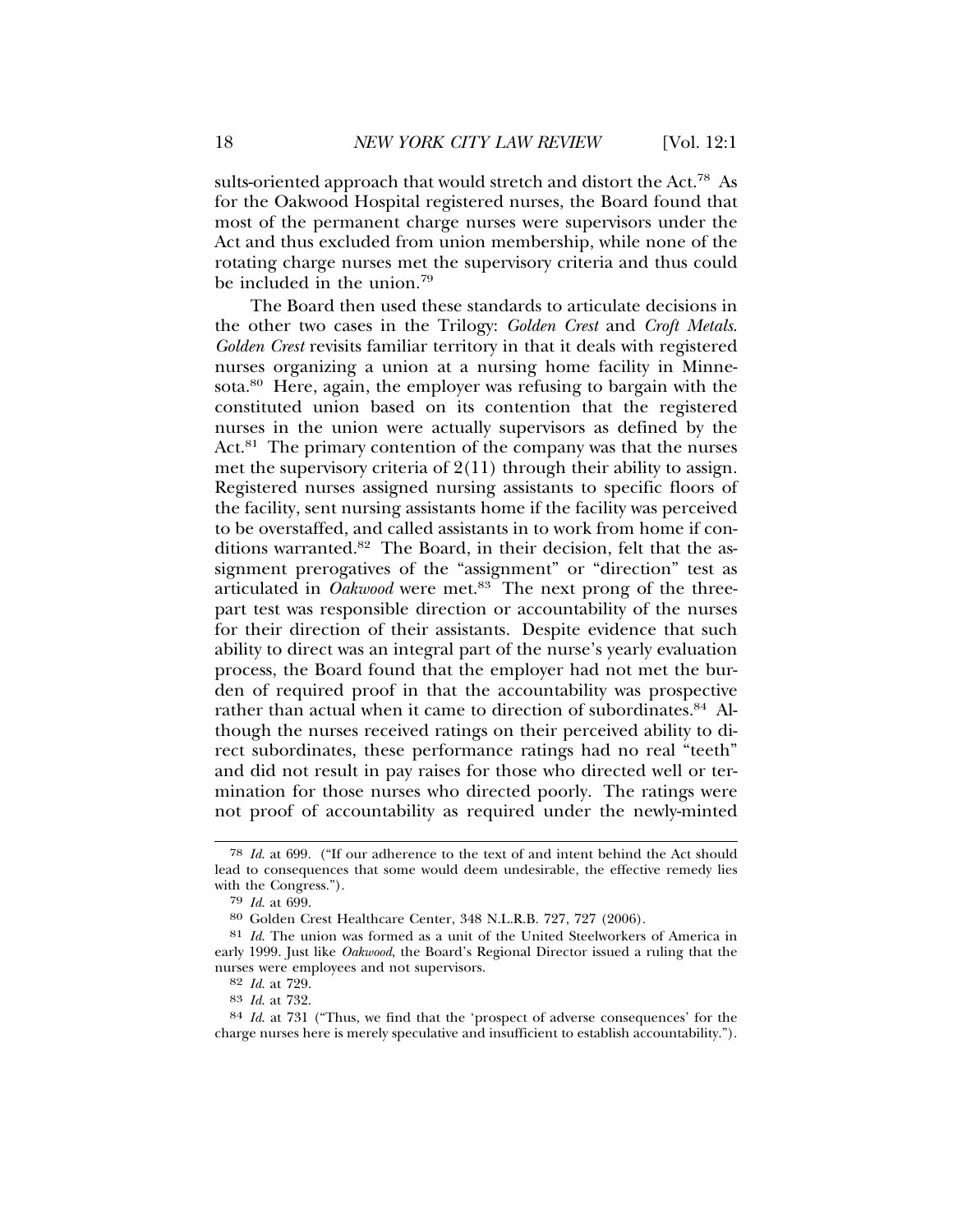*Oakwood* standard.<sup>85</sup> Without meeting the "responsibility" test, the employer's claim for supervisory status on the nurses fails.

*Croft Metals*, the final part of the Trilogy, represents a failure by the employer to prove supervisor status on the part of "lead" employees at an aluminum and vinyl door and window factory in Mississippi.86 The lead employees at the factory were responsible for telling other employees how to perform their tasks, in what locations to perform their tasks, and the specific order in which to perform their tasks. Thus, the lead employees comfortably met the "responsibly direct" piece of the test as defined by Oakwood.87 However, the evidence showed that the lead employees made their decisions based on prior routines or standard patterns and that any evidence of independence or discretion on the part of the supervisors was lacking.88 Again, like *Golden Crest*, with the company failing to meet all three prongs of the *Oakwood* test, the Board's conclusion was that the lead employees at Croft were employees, not supervisors under  $2(11).^{89}$ 

The reaction to the Trilogy was based more on the implications of the decisions rather than on their immediate impact on the parties involved. The Trilogy gave a new three-part test for supervision but only in its particulars. However, while the permanent charge nurses at Oakwood were indeed supervisors, the charge nurses at Golden Crest and the lead employees at Croft were not supervisors. The immediate reaction from organized labor was overwhelmingly negative; the main points of contention being that the *Oakwood* test would leave millions of Americans unable to join unions.90 The AFL-CIO President, John Sweeney, referred to the decision as "outrageous and unjustified," noting with dismay that under the ruling employees could be considered supervisors with as little as ten percent of their time spent supervising, and planned protests outside the Board's headquarters.<sup>91</sup> Other commentators called into question the way the decision split along political lines—with the three Republican members of the Board in the ma-

<sup>85</sup> *Id*. <sup>86</sup> *See* Croft Metals, 348 N.L.R.B. 717, 717 (2006).

<sup>88</sup> *Id.* "The Employer's own witnesses, to the extent that they testified about the lead persons' judgment involved in directing the crews, described such directions as 'routine.'" <sup>89</sup> *Id.* at 717. <sup>90</sup> *See* posting of James Parks, AFL–CIO Now Blog, http://blog.aflcio.org/2006/

<sup>10/03/</sup>labor-board-ruling-may-bar-millions-of-workers-from-forming-unions/ (Nov. 11, 2008, 6:29 EST).

<sup>91</sup> *Id.*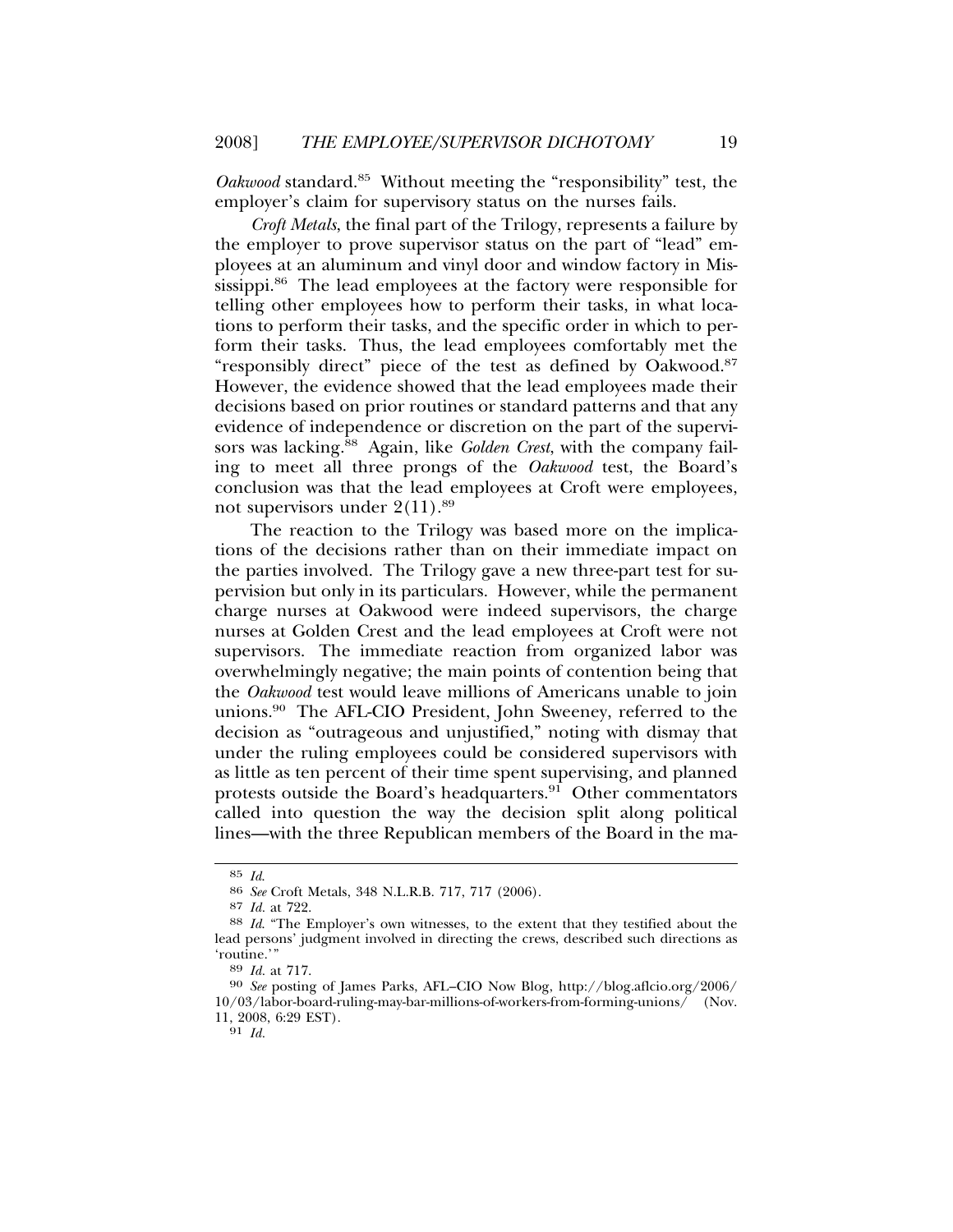jority and the two Democratic members of the Board in dissent.<sup>92</sup> The dissent in *Oakwood* was particularly stinging with Board members Liebman and Walsh citing the risk that the majority decision would, by the year 2012, deprive as many as thirty-four million employees of their Section 7 rights under the Act.<sup>93</sup>

In 1935, when the Act itself was written, the notion of what constituted "management" and what constituted "employee" seemed so self-evident that the drafters of the Act did not bother inserting precise definitions. The *Packard* case demonstrated the need for a definition of "supervisor" which was then promptly supplied by Taft-Hartley and the creation of the 2(11) supervisory exemption. In the sixty years that span the creation of  $2(11)$  and the *Kentucky River* Trilogy, there is no consistent application or interpretation of what it means to be a "supervisor." More importantly, while the Board has wrestled with this question over the last six decades, dramatic economic changes have occurred in the United States, especially in the nature of employment.

## IV. THE CHANGING NATURE OF SUPERVISION

Working for a wage is a comparatively recent phenomenon. This way of keeping body and soul together was so novel that Adam Smith found it a worthy way of introducing his book, *The Wealth of Nations*, to the public in 1776.<sup>94</sup> Prior to the creation of large concerns employing hundreds of individuals, the working class in the Western world earned their daily bread by making and selling small crafts or by farming.<sup>95</sup> By the early nineteenth century, as the industrial revolution spread across the United States from its genesis in the eastern seaboard cities, wage work was often seen as little better than slavery.<sup>96</sup> These tensions, caused primarily by the tran-

<sup>96</sup> See ROBERT REICH, THE FUTURE OF SUCCESS 90 (VINTAGE BOOKS 2002) (2000)

<sup>92</sup> *See* Steven Greenhouse, *Board Redefines Rules for Union Exemption*, N.Y TIMES, Oct. 4, 2006, at 16. <sup>93</sup> *See* Oakwood Healthcare, 348 N.L.R.B. at 700 ("Most professionals have some

supervisory responsibilities in the sense of directing another's work—the lawyer his secretary, the teacher his teacher's aide, the doctor his nurses, the registered nurse her nurse's aide, and so on.").<br><sup>94</sup> Adam Smith begins his great work by discussing the heretofore-unimaginable

productivity of wage-earning laborers at a pin factory who practiced division of labor. *See* ADAM SMITH, THE WEALTH OF NATIONS 3–4 (Barnes & Noble Books 2004) (1776).

<sup>95</sup> Multiunit businesses administered by a professional managerial class and containing a distinct class of wage-earning employees did not exist in America in the 18th and 19th Centuries. *See* ALFRED CHANDLER, THE VISIBLE HAND 3–6 (1977) ("Such enterprises did not exist in the United States in 1840."). The primary economic revolution of the late nineteenth century transmitted the U.S. economy from an agricultural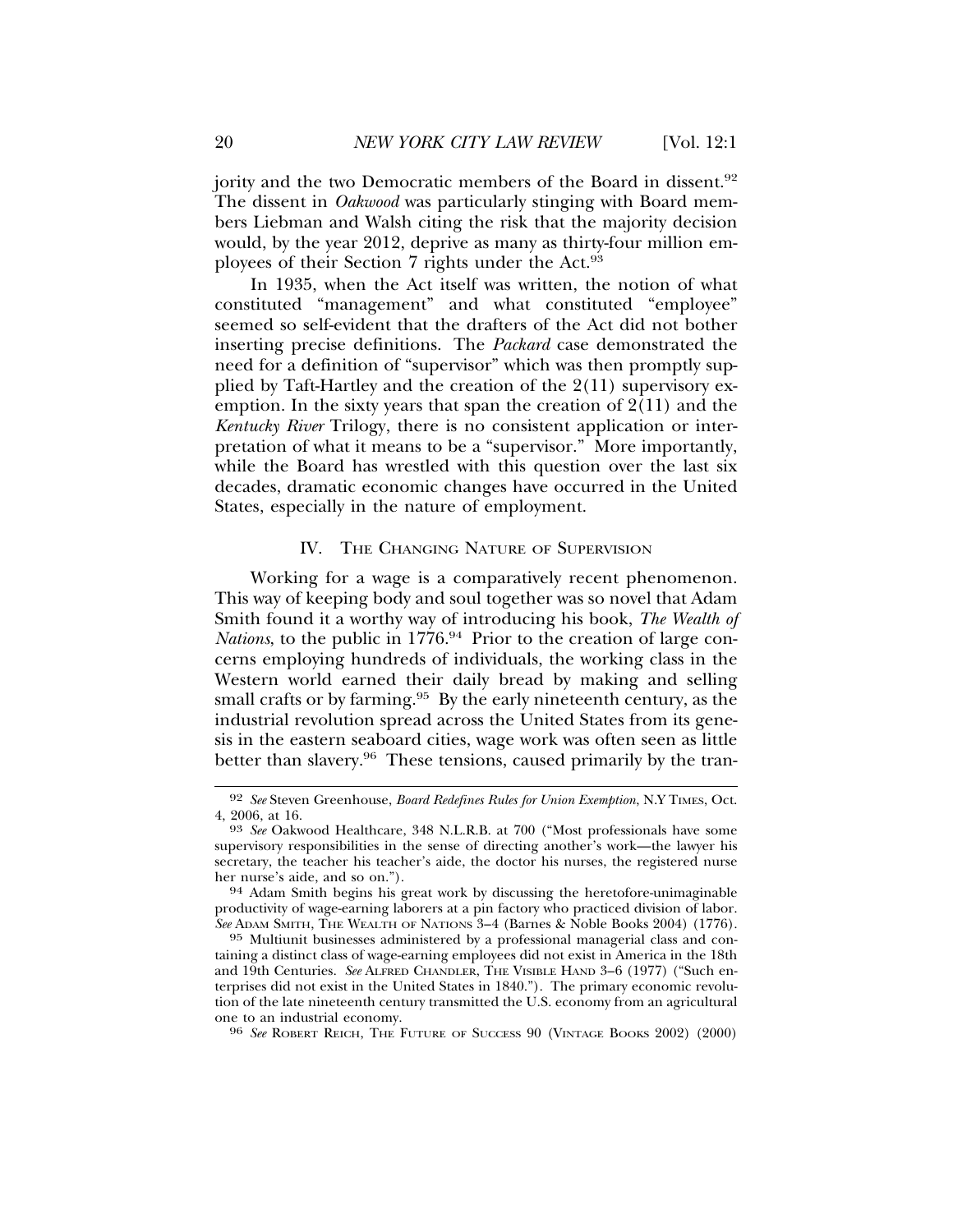sition of the U.S. economy from agriculture to industry, erupted in the large levels of labor unrest seen in the decades following the Civil War.97

The level of unrest did not stop the rapid transformation of America's workforce from a position of relative self-sufficiency to one of wage dependence. Between 1870 and 1910, the U.S. population doubled while the number of wageworkers quadrupled.<sup>98</sup> These tensions acted upon the American body politic, forcing policymakers to come to terms with this new demographic and their demands. Child labor prohibitions were passed, minimum wage laws and overtime rules were established, and the culmination of this process of accommodation between wageworkers and management was reached in 1935 with the passage of the Act, which established the right to organize for labor and imposed the obligation to bargain in good faith.

Human social evolution is not a process with a beginning or an end. The continuing transformation of the U.S. workforce did not cease with the adoption of the Act in 1935. To see how dramatically conditions have shifted, it will be instructive to look at what former Secretary of Labor Robert Reich refers to as the "Three Rules of Employment" that were established in the decades following the adoption of the Act.99 These rules are: work is steady with predictable pay raises (the "job-for-life" or "salary man" mentality); next, effort is limited (you work eight hours a day, five days a week); and finally, a steady job of any kind is a ticket to the middle class.100 These rules form the backbone of the U.S. "Golden Age" of the 1950s and 1960s.

The next step is to look at these "Rules" as we enter the first decade of the twenty-first century. Work now seems anything but steady—the employee who will begin and end a career with the same company is so rare as to be practically non-existent.<sup>101</sup> In-

<sup>(</sup>explaining that wages are a cunning device of the devil for the benefit of tender consciences who would retain all the advantages of the slave system without the expense, odium, and trouble of being slave holders).

<sup>97</sup> *Id.* at 90–91 (citing the Pullman Strikes of 1894 as an illustrative example: federal troops were deployed and martial law was declared in Chicago as the leaders of

<sup>&</sup>lt;sup>98</sup> *Id.* at 91. *Pathrong in part that there is a time delay between problem and action Pathrong Id.* 93–97 (arguing in part that there is a time delay between problem and action in political endeavors and that because we are still in the mind-set of our youth, we often do not react properly to current conditions).

<sup>100</sup> *Id.* at 91. It is also instructive to note the compression of wages between those at the top of the corporation and those at the bottom. Such income disparities were at low levels in the decades following World War II. 101 *Id.* at 98.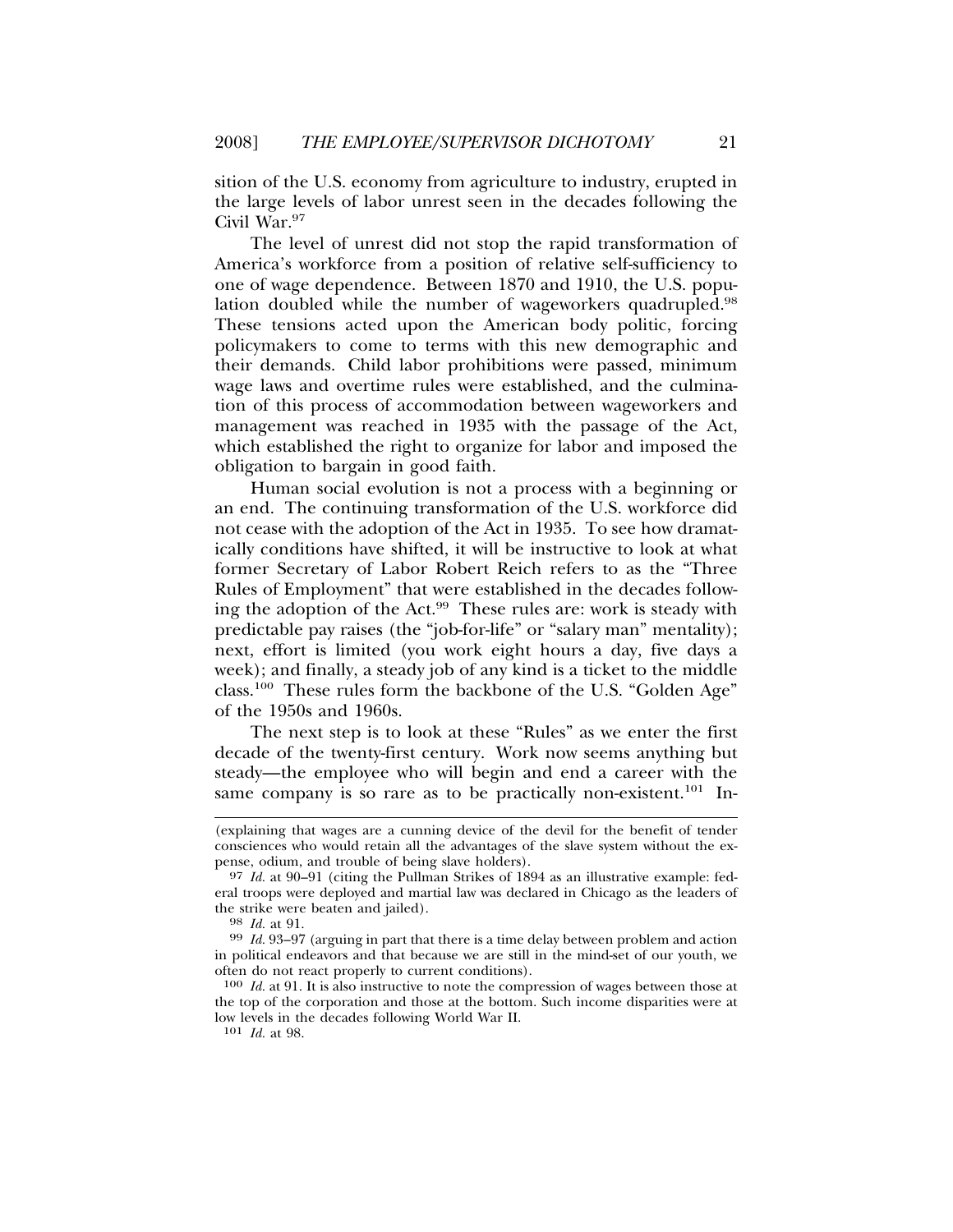comes have also become unreliable as paychecks are increasingly tied to variable money sources like sales results or grant funding and this does not include the startling statistic that as of 1999, onethird of the workforce was employed in some sort of temporary capacity.102 The days of the company man appear to be over, and the freelancer is now at center stage in the workplace.

As far as "limited effort" goes—this no longer seems to exist. Boundaries between home and work are vanishing. The last few decades have also seen the introduction and absorption of the majority of American women into the workforce.<sup>103</sup> This has caused a vicious circle of sorts: Americans are working longer, have more unpredictable hours, and thus need to run their vital household errands at all hours of the day and night. This creates a "24-7" economy that requires "24-7" workers, which further increases the length and relative unpredictability of the workweek.<sup>104</sup>

Now for the middle class: "under siege" might be the best way to describe the trends of the last few decades. For Americans with only a high school education, absolute earnings reached a highwater mark in 1979 and have been on the decline ever since.<sup>105</sup> For many years, only those without a college degree seemed to feel this pinch, but since 2000, the relative incomes of all Americans except for those in the top one percent of earnings—have lost ground in absolute terms.<sup>106</sup> To summarize, in the early twentyfirst century, wage work is transient, time-consuming and in terms of absolute income, rather terrible. The "rules" of work that reigned supreme in the 1950s and 1960s have not just been broken but trampled, thrown out, and forgotten. Yet, this vastly different workplace is still governed by the regulations of the Act—an Act designed and built for a different time.

One aspect of wage work during the golden years of the "rules" was its algorithmic nature. An algorithm merely means a step-by-step process that is used to accomplish a task or solve a problem. "Wash, rinse, repeat" is an algorithm for hair washing,

<sup>102</sup> Temporary status includes part-timers, freelancers, and independent contractors. *Id.*

<sup>103</sup> *Id.* at 100–01.

<sup>104</sup> While the average workweeks of European employees has been on the decline since the 1980's, the typical American workweek has continued to increase over the same time period with Americans working more than 300 hours a year.

<sup>105</sup> *See* Martin Hutchinson, *America's Disappearing Middle Class,* ASIA TIMES, Nov. 15, 2007 at A1, *available at* http://www.atimes.com/atimes/Global\_Economy/IK15Dj01. html.

<sup>106</sup> The American dream, in which hard work can propel ordinary people into a comfortable, even affluent, lifestyle is becoming ever more distant. *Id.*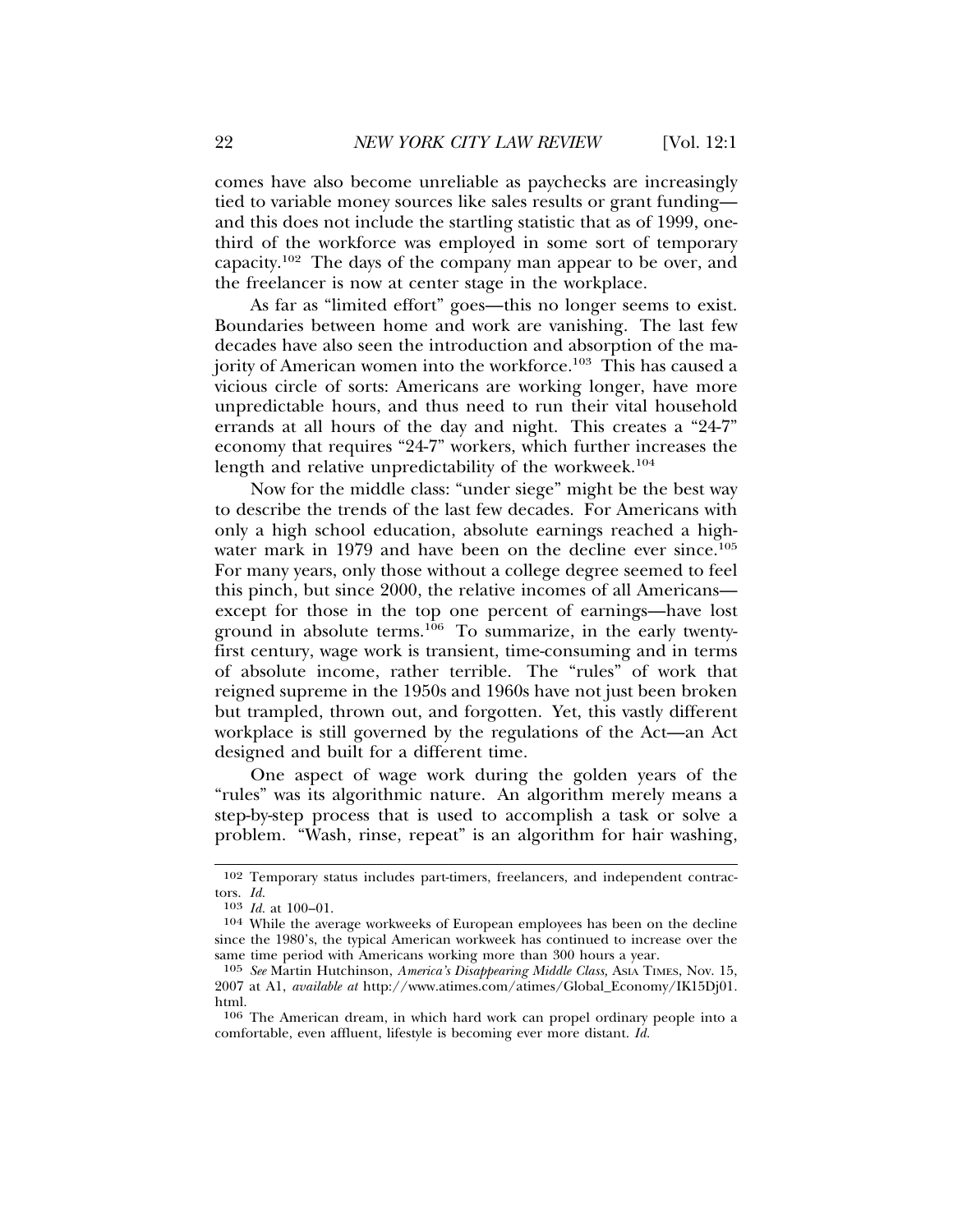and "heat at 350 degrees for thirty minutes" is an algorithm for cooking a frozen pizza. In the workplace, algorithms lend themselves to automation. The complex, but sequential process that turns a hunk of steel into a wrench can easily be programmed into a computer or industrial robot, and the same productivity gains that Adam Smith saw with the human division of labor can be further increased by removing the human factor entirely and replacing it with a machine.107 Scholars predict that any algorithmic or routine work that can be automated will be automated, and any algorithmic work that cannot be automated will soon be outsourced overseas.<sup>108</sup>

The value of industries based around algorithmic work has also declined. The steel industry provides an illustrative example in that it is a quintessential algorithmic industry. The jobs on the floor of a mill are defined by slavish adherence to protocol and procedure. Deviation from the rules can cost a worker their limbs or even their lives. Yet, as of 2000, the market value of the entire steel industry in the United States was less than half the stock market value of the internet store, Amazon.com.<sup>109</sup> In that there is a connection between union membership and algorithmic work, simply one has to consider union membership as a percent of the workforce. The decline of jobs featuring such routine work has been in decline, and so has union membership: it peaked at thirty percent in the late 1960s and has been on a steady decline ever since, with less than ten percent of the workforce enjoying union protections by the year  $2000$ .<sup>110</sup>

To find out where the economy is headed and what the future holds for the nature of work in America, it is instructive to look at various secondary school curriculum initiatives that are designed to help the next generation of high school graduates find jobs in the ever-changing twenty-first century economy. One of the largest is "Route 21," created by the Partnership for 21st Century Skills.111 Here, businesses (including Apple, Adobe, Cisco and Intel) have teamed with various national educational organizations to create

<sup>107</sup> *See* Arnold H. Packer & Gloria K Sharrar, *Linking Lifelong Learning, Corporate* Social Responsibility and the Changing Nature of Work, 5 ADVANCES IN DEVELOPING HUM. RESOURCES, 332, 333 (2003).

<sup>108</sup> *See generally* Brandon Fish, William Allen Rees, Robert Trumble & S. Daniel West, *International Outsourcing of Knowledge Based Jobs*, 14 WTR INT'L HR J. 2 (2005). 109 *See* REICH, *supra* note 96, at 77.

<sup>110</sup> *Id.* at 78.

<sup>111</sup> Welcome to Route 21, http://www.21stcenturyskills.org/route21/ (last visited Jan. 1, 2009).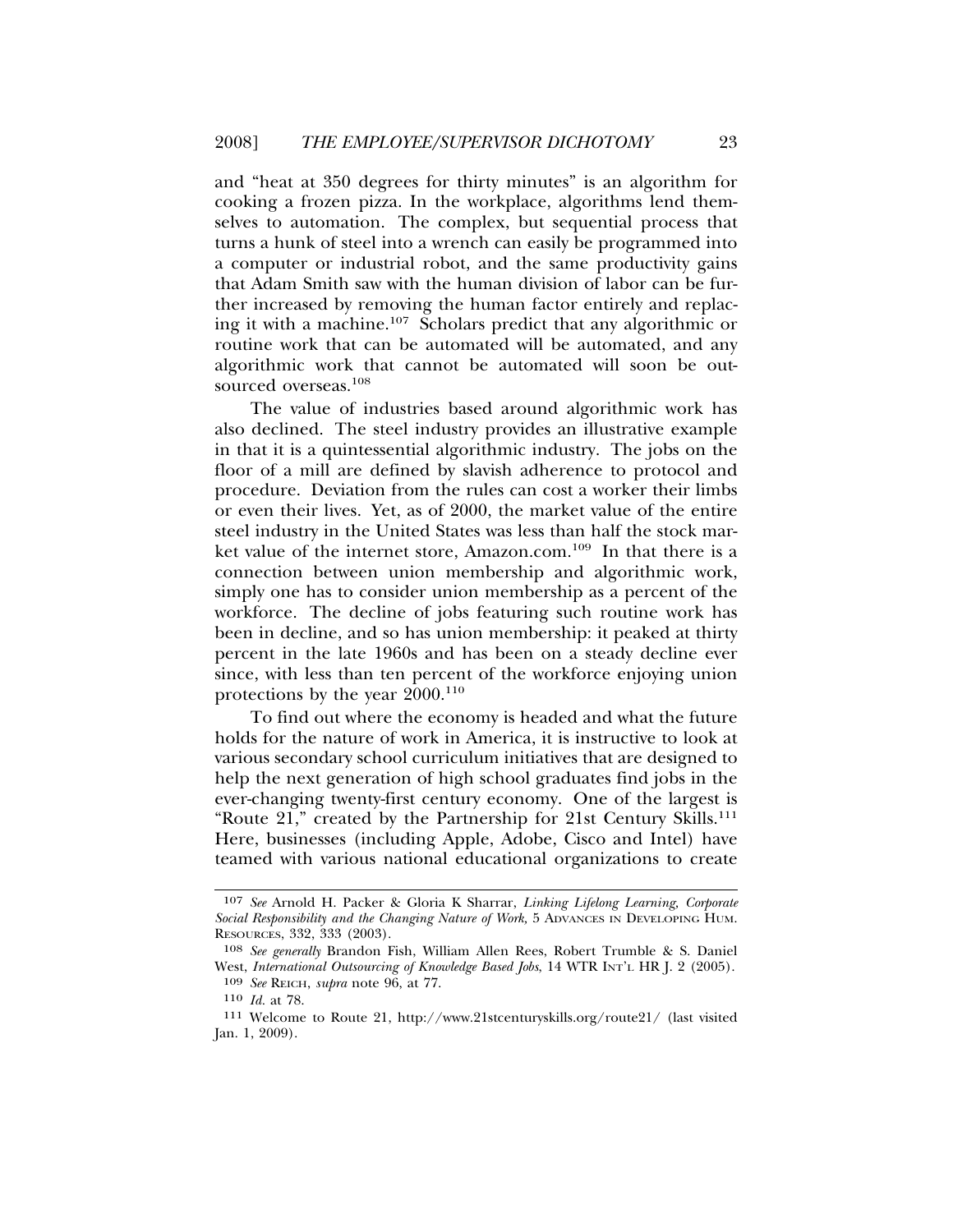curriculum goals for the nation's secondary schools that will allow American high school graduates to become productive employees in the new economy.112 The career skills that are being stressed all revolve around flexibility in the workplace. The goals are broken down into five sub-categories, beginning with "adaptability," which is taken to mean "working effectively in a climate of ambiguity and changing priorities."113 Next is "self-direction," which is defined as "defining, prioritizing and completing tasks without direct oversight," followed by "social skills," taken to mean, "working appropriately and productively with others."114 "Reliability" comes next, and the recommendations conclude with "leadership," which is defined as "using interpersonal skills to influence and guide others towards a goal."<sup>115</sup>

When these five curriculum goals are compared to the threepart supervision test as defined in the Trilogy, "independent judgment" would seem to be satisfied by the "self-direction" goal while "leadership" seems to cover "assignment." Only "responsibility" is left unmet by the curriculum, but this is in the hands of the employer in that all they have to do is create conditions where negative consequences exist if the assignment actions of the employees fail to meet employer-defined standards. To rephrase: the United States is entering a stage of the economy and an evolution of the workforce where, if "Route 21" and others like it are successful in their efforts to re-engineer the next generation of employees, the boundary between "supervisor" and "worker" will be blurred beyond recognition.

The conclusion is inescapable: society is entering an era where algorithmic work will be a small piece of the U.S. economy where practically every American employee will be a self-directed one, who may lead a work-group one week and be a member of another work-group the next week.

It took six decades for the Board to find a functional interpretation for  $2(11)$  but all that effort seems increasingly meaningless in a workplace where everyone will share some measure of supervisory duties as defined by the Trilogy. In such a workplace where

<sup>112</sup> Welcome to Route 21, About Route 21, http://www.21stcenturyskills.org/ route21/index.php?option=com\_content&view=article&id=48&Itemid=44 (last visited on Jan. 1, 2009).

<sup>113</sup> Welcome to Route 21, Life and Career Skills, http://www.21stcenturyskills.org/ route21/index.php?option=com\_content&view=article&id=11&Itemid=11 (last visited on Jan. 1, 2009).

<sup>114</sup> *Id*.

<sup>115</sup> *Id*.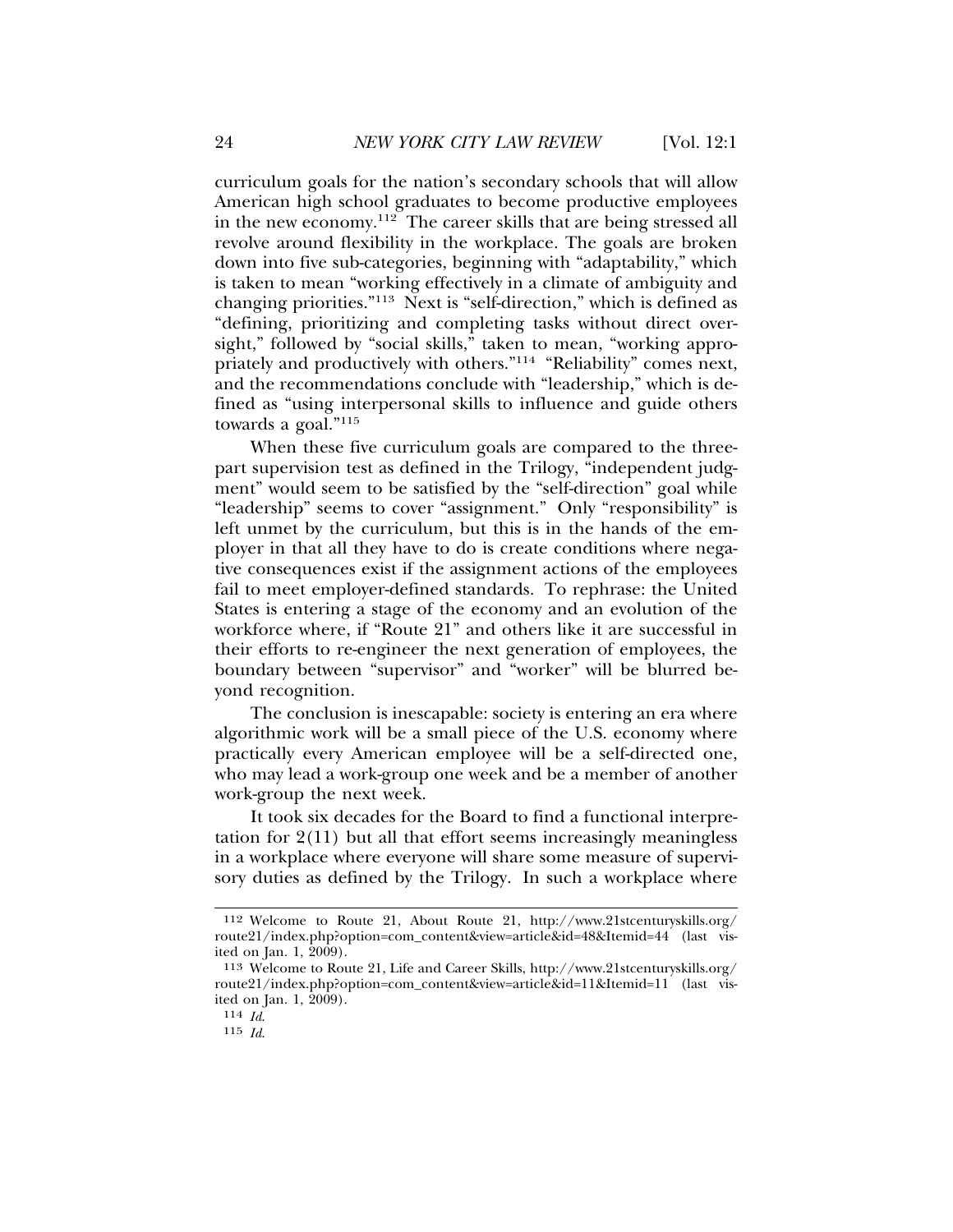everyone is a supervisor, will anyone have Section 7 rights under the Act? In a fascinating, ironic turn of events, we have come full circle from the days of *Packard* where even vice presidents had the right to organize. Now it seems in a self-directed twenty-first century workplace, no one may have a clear, undeniable right to join a union, free of challenge by an employer.

#### V. THE RESPECT ACT—A POSSIBLE REMEDY?<sup>116</sup>

In the spring of 2007, in the 110th Congress, a bill was introduced and then referred to the Committee on Education and Labor entitled the "Re-Empowerment of Skilled and Professional Employees and Construction Trades workers Act" ("the RESPECT  $Act<sup>7</sup>)$ .<sup>117</sup> The bill, sponsored by Senator Dodd and Representative Robert Andrews, seeks to literally tear the heart out of the Kentucky River Trilogy by amending the language of 2(11). This proposed bill would strike the word "assign" from 2(11), eliminate the phrase "or responsibly to direct them," and insert a phrase stating that the remaining supervisory duties must occupy a majority of an individuals work time for that individual to be considered a supervisor.<sup>118</sup>

The bill would solve the sixty years of judicial agonizing over 2(11) in one fell, legislative swoop. The contentious terms, "assign" and "responsibly to direct" would be eliminated by the RE-SPECT Act. The bill also eliminates the "ten percent standard" for supervision articulated in *Oakwood*. The bill would leave 2(11) to read as follows:

The term "supervisor" means any individual having authority, in the interest of the employer and for a majority of the individual's work time, to hire, transfer, suspend, lay off, recall, promote, discharge, reward, or discipline other employees, or to adjust their grievances, or effectively to recommend such action, if in connection with the foregoing the exercise of such authority is not of a merely routine or clerical nature, but requires the use of independent judgment.<sup>119</sup>

Hiring, firing, transferring, suspending, recalling, laying off, promoting, rewarding, or disciplining are all prerogatives long associated with management in general or supervision in particular. Supervision carries three basic attributes: first, that the individual is

<sup>116</sup> The RESPECT Act was not passed in the 110th Congress.

<sup>117</sup> *See* H.R. 1644 and S. 969, 110th Cong. (2007), http://frwebgate.access.gpo.gov/ cgi-bin/getdoc.cgi?dbname=110\_cong\_bills&docid=f:h1644ih.txt.pdf.

<sup>118</sup> *Id*. <sup>119</sup> *Id*.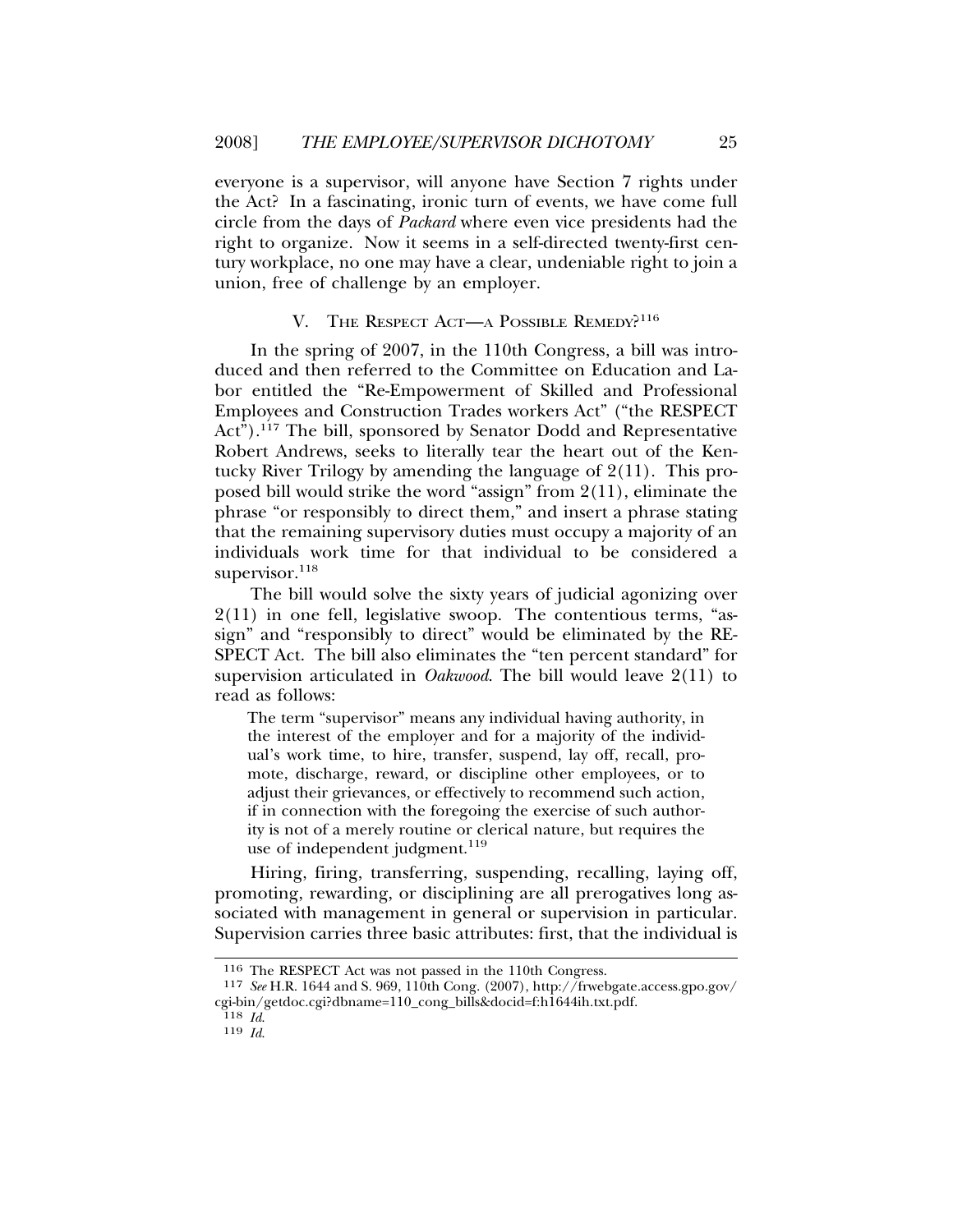involved in rating performance or in setting compensation; secondly, that the individual has the capacity or is directly involved in hiring and firing decisions; and finally, that the individual is also involved in making schedules.120

The RESPECT Act would solve all the clarity problems associated with assigning or responsibly directing that have occupied the Board for the better part of six decades. The RESPECT Act would also shift the focus to more traditional supervisory prerogatives like hiring, firing or, disciplining and away from the fuzzy areas of *Kentucky River* like assigning or responsibly directing. In a coming future bereft of algorithmic work, the RESPECT Act would allow the "self-directed" and "flexible" employees of the future the right to organize under the Act.

#### **CONCLUSION**

As originally written, the Wagner Act made no provisions for the exclusion of supervisors from the right to organize unions. This situation reached a climax during the *Packard* case of 1947 and was remedied by the adoption of the Taft-Hartley Act that same year. The Taft-Hartley Act created a supervisory exemption, which, over time, became the nexus of many a crisis for the NLRB. The Board tried over the years to find an interpretation of the supervisory exemption that would meet with Supreme Court approval. Finally, after the Court's rejection of *Kentucky River* in 2001, the Board requested *amicus briefs* and released a landmark ruling in the fall of 2006, known as the *Kentucky River* Trilogy.

The Trilogy established a three-part test for supervisory status, involving direction (place, time, duties), responsibility (the employee must face real and serious consequences for the failures of subordinates), and independent judgment. The Trilogy was also notable for the articulation of a time-based standard and a very low one at that, in that as little as ten percent of an employee's time could be spent in supervision for that employee to be considered a supervisor. Response to the Trilogy from organized labor was negative, with cited fears that the Trilogy would deprive as many as one-third of America's workforce from Section 7 rights.

<sup>120</sup> *See Testimony on RESPECT Act of 2007: Hearing on H.R. 1644 Before the Subcomm. on Health, Employment and Labor of the H. Comm. On Education and Labor*, 110th Cong. (2007) (statement of William Tambussi, Labor Counsel, Cooper University Hospital), http://edlabor.house.gov/testimony/050807BillTambussitestimony.pdf (Tambussi felt that the RESPECT Act would provide "clarity to the current situation in light of recent conflicting decisions by the NLRB.").